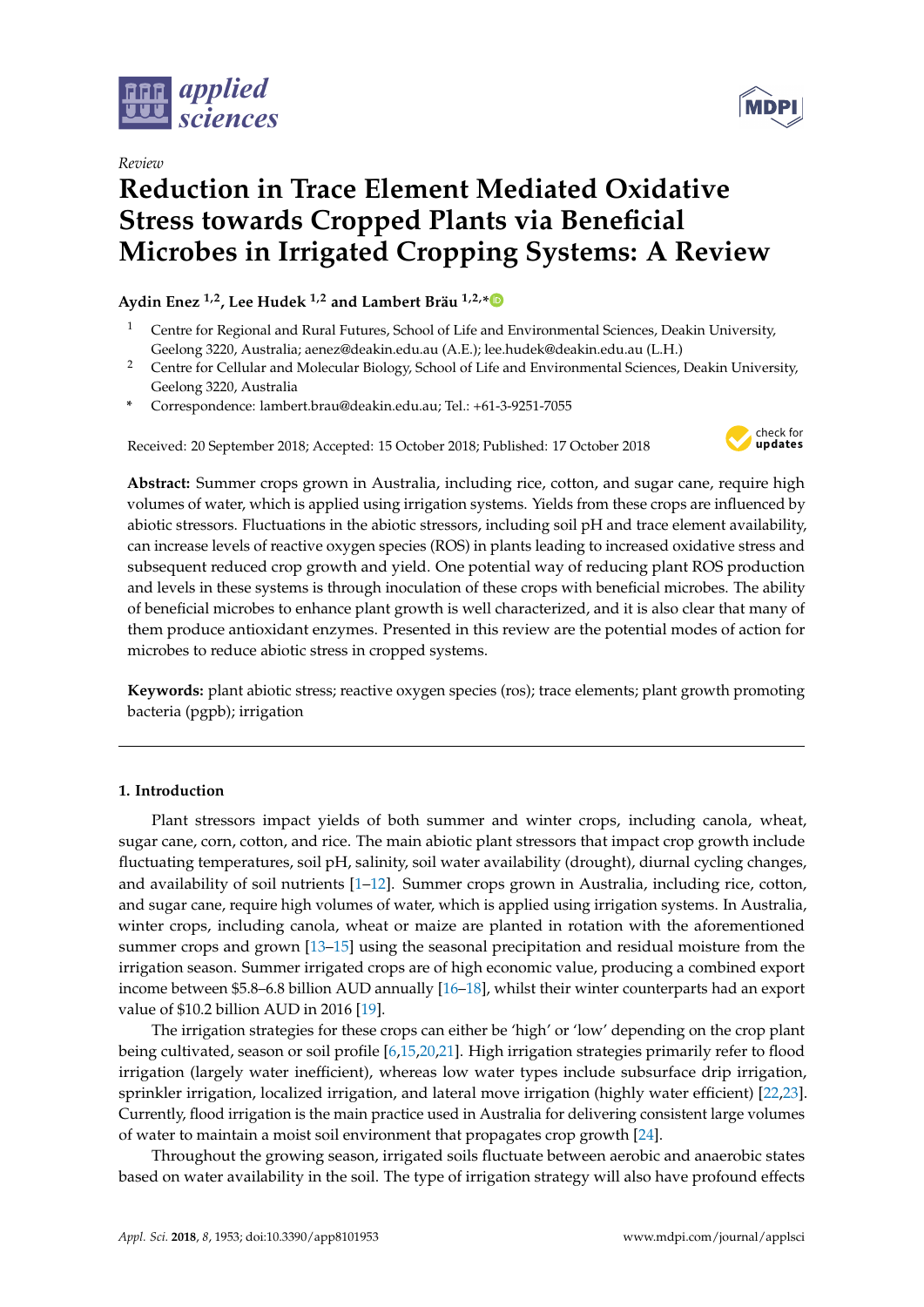on the soil temperature, soil pH, water salinity, soil water availability (water activity), light intensity, and availability of trace elements (Figure [1\)](#page-1-0)  $[1,24]$  $[1,24]$ . Thus, the influence of irrigation strategies on the abiotic characteristics of agroecosystems can lead to the formation of abiotic stress towards the cropped abiotic characteristics of agroecosystems can lead to the formation of abiotic stress towards the plants  $[25]$ .

<span id="page-1-0"></span>

**Figure 1.** Irrigation strategies associated with the propagation of crops are the most expensive **Figure 1.** Irrigation strategies associated with the propagation of crops are the most expensive anthropogenically controlled variable and whilst important for maximum yield, they also have a large anthropogenically controlled variable and whilst important for maximum yield, they also have a large influence on stress formation. These stress factors include hydromorphic cycling, fluctuation in pH, influence on stress formation. These stress factors include hydromorphic cycling, fluctuation in pH, nutrient availability, pathogenic attack, and ultimately reactive oxygen species formation. These nutrient availability, pathogenic attack, and ultimately reactive oxygen species formation. These stress stress factors influence both crop yield and microbial diversity of soils. Crop yield is the biggest factors influence both crop yield and microbial diversity of soils. Crop yield is the biggest contributor to profit and relies on optimal soil and plan health. Microbes in the soil can be beneficial to plants and soil health by producing bioactive compounds, solubilizing nutrients and having anti-pathogenic activity.<br> They also have high levels of antioxidant activity, which can potentially alleviate stress towards cropped plants inflicted by soil stress factors.

Trace element availability is an abiotic stressor that directly impacts growth and yield of cropped plants and is influenced by irrigation strategy [\[26\]](#page-8-10). Trace elements are found in small concentrations  $\rm{mag/kg^{-1}}$  or less) in the environment and include: copper (Cu), cobalt (Co), zinc (Zn), iron (Fe), nickel (Ni), manganese (Mn), vanadium (V), selenium (Se), and molybdenum (Mo). These are (Στι), non (Fe), essential as they act as cofactors for enzymatic activities and other metabolic processes in plants [\[27\]](#page-8-11). they act as cofactors for enzymatic activities and other metabolic processes in plants [27]. Irrigation Irrigation affects trace element availability by solubilizing these metals, changing soil pH, changing soil transformation rate, and subsequent redox changes associated with soil compounds  $[6,28]$  $[6,28]$ . Trace element availability is an abiotic stressor that directly impacts growth and yield of cropped

transformation rate, and subsequent redox changes associated with soil compounds [6,28]. Differences in trace element availability are observed between flooded soils and dry soils, and it is known that Zn solubility differs greatly between flooded anaerobic soils compared to aerobic and it is known that Zn solubility differs greatly between flooded anaerobic soils compared to aerobic dry conditions [\[29\]](#page-8-13). This change in trace element solubility has become a major concern for the conditions [29]. This change in trace element solubility has become a major concern for the production production of rice crops as cultivation practices change. As irrigated soils dry out and become aerobic, of rice crops as cultivation practices change. As irrigated soils dry out and become aerobic, associated associated pH and redox changes render some trace elements unavailable—referred to as 'nutrient associated p11 and redox changes render some trace clements and vanasie —referred to as 'nutrient lock out' [\[27,](#page-8-11)[30,](#page-8-14)[31\]](#page-8-15). Moreover, the bioavailability of non-essential heavy metals, including arsenic (As), cadmium (Cd) and mercury (Hg), is also affected by changes in anaerobic/aerobic cycling, and these cadmium (Cd) and mercury (Hg), is also affected by changes in anaerobic/aerobic cycling, and these metals are typically more toxic at much lower concentrations compared to essential trace elements [\[27\]](#page-8-11).

metals are typically more toxic at much lower concentrations compared to essential trace elements Metal levels in soil can range from less than 1 ppm (0.0001%), through to 100,000 ppm (10%) or [27]. higher in extreme cases [\[32](#page-8-16)[,33\]](#page-8-17). Fluctuations of metal levels in the environment alters their availability  $\mu$  in solution can represent the levels in some levels in the canonical method points in  $G$  or  $M_{\odot}$ to the biota. Generally for higher plants, the deficiency limit of essential metals, such as Cu, Mn,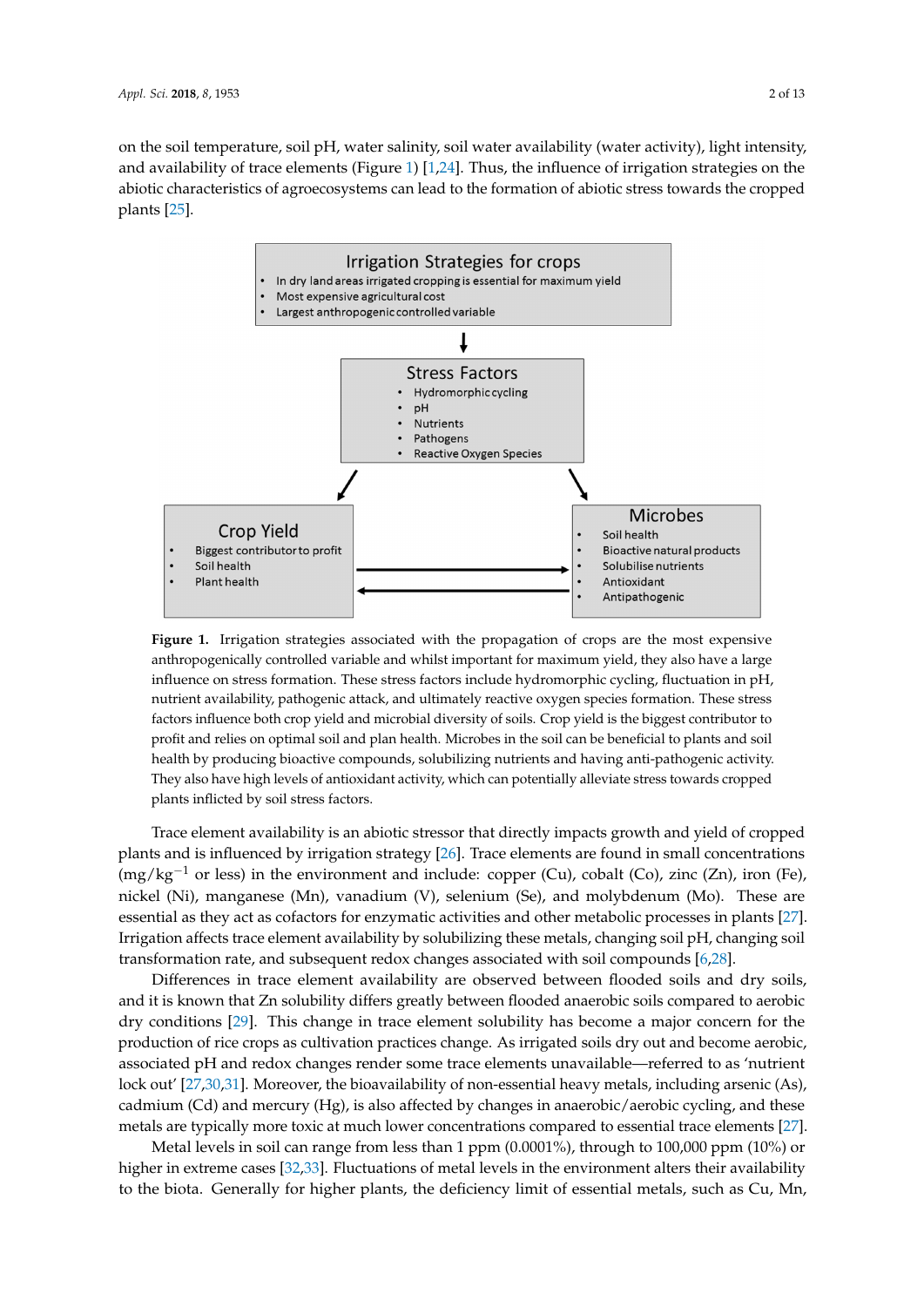Ni, and Zn required for normal cellular functioning and growth is: 20–30 mg/kg, 200–5300 mg/kg, 10–50 mg/kg and 100–300 mg/kg, respectively [\[34\]](#page-8-18). When concentrations of these metals exceed these trace-levels they start to reduce cellular metabolism leading to toxicity, and in the most drastic case the death of the plant [\[21,](#page-8-5)[23\]](#page-8-7).

For most uncontaminated soils, the levels of trace metals Co, Cu, Mn, Ni, and Zn are in the ranges of 0.08–29 µg/L, 0.5–135 µg/L, 25–8000 µg/L, 0.2–150 µg/L and 0.1–750 µg/L, respectively [\[35\]](#page-9-0). Optimal levels of trace elements such as Fe, Mn, Cu, and Zn are required for both catalase and superoxide dismutase antioxidant activity [\[36\]](#page-9-1). These enzymes break down both  $H_2O_2$  and superoxide that forms from oxidative stress, respectively. When levels of free metals become too high, rather than act as co-factors, these metals become cytotoxic and cause damage to plants through the influence of physiological changes that result in ROS formation and eventual oxidative damage towards plants [\[37\]](#page-9-2). However, sub-optimal levels of trace elements can lead to oxidative stress being unregulated, as the activity of enzymes that break-down ROS (e.g., catalase) may be inhibited without the metal ion co-factors, leading to the loss of homeostatic control of ROS [\[38\]](#page-9-3).

#### **2. Physiological and Biochemical Impacts of Oxidative Stress towards Cropped Plants**

The two primary ways abiotic stressors cause oxidative stress towards plants is either by creating imbalance in the metabolic pathways or a reduction in the efficiency of antioxidant enzymes [\[39–](#page-9-4)[41\]](#page-9-5).

Abiotic stressors can reduce growth and metabolism by increasing unmoderated production of free-radicals, such as reactive oxygen species (ROS) [\[3,](#page-7-4)[4,](#page-7-5)[42\]](#page-9-6). Free radicals that form after exposure to these abiotic stressors, such as OH−, are capable of damaging the heterocyclic bases and the sugar-phosphate backbone of DNA. Other ROS, including H. free radicals and free electrons, react with the double bonds in DNA [\[43\]](#page-9-7). Free radicals can damage lipids and other cellular components by oxidizing them (via attack of paired electrons), and are directly linked to a reduction in cellular viability leading to oxidative stress [\[2](#page-7-6)[,44\]](#page-9-8). On a farming scale, the impacts of oxidative stress on crops can potentially result in large losses of biomass, yield, reduced seed vigor, reduced germination efficiency, improper plant development, loss of plant viability and ultimately, reduced economic benefit to the grower [\[1,](#page-7-0)[45,](#page-9-9)[46\]](#page-9-10).

Most abiotic stressors inflict oxidative damage towards cropped plants by inducing the overproduction of free radicals as part of essential metabolic processes, including photosynthesis. These abiotic stressors can include shifts in diurnal cycling, where a cropped plant is exposed to fluctuating light intensities [\[47\]](#page-9-11), and drought conditions in soils where osmotic stress impacts the crop [\[48\]](#page-9-12).

During photosynthesis, when exposed to high levels of light, the electron transport chain becomes over-reduced and harmful ROS species are produced [\[49\]](#page-9-13). Similarly, fluctuations in temperature lead to stress development in plants. Low temperature stress reduces seed vigor, growth, and metabolic activity [\[50\]](#page-9-14), whilst high temperature exposure in plants results in leaf membrane degradation and lipid peroxidase damage linked to increased ROS activity, as observed in *Jatropha curcas* (Nettlespurge) [\[51\]](#page-9-15). Variances in water availability lead to osmotic stress (the reduction in turgor and water potential of plants), sufficient to disrupt normal metabolism and induce desiccation of plant tissues [\[52,](#page-9-16)[53\]](#page-9-17). In *Brassica napus* L. (canola) leaves, growth reducing oxidative damage caused by reduced water availability has been observed to occur at around −1.5 MPa. This is due to increased lipid peroxidation, reduced phospholipid and galactolipid content of leaf cells, and altered leaf structure [\[54\]](#page-9-18).

Trace element availability has varying effects on oxidative stress in cropped plants and is the abiotic stressor that has the highest influence on antioxidant enzyme activity. The bioavailability of trace elements for cropped plants are heavily influenced by soil factors including: soil pH, soil organic matter (SOM) content, and Mn/Fe oxyhydroxide presence [\[55\]](#page-9-19), indicating that irrigation and soil properties are ultimately the drivers of trace element induced oxidative stress towards cropped plants.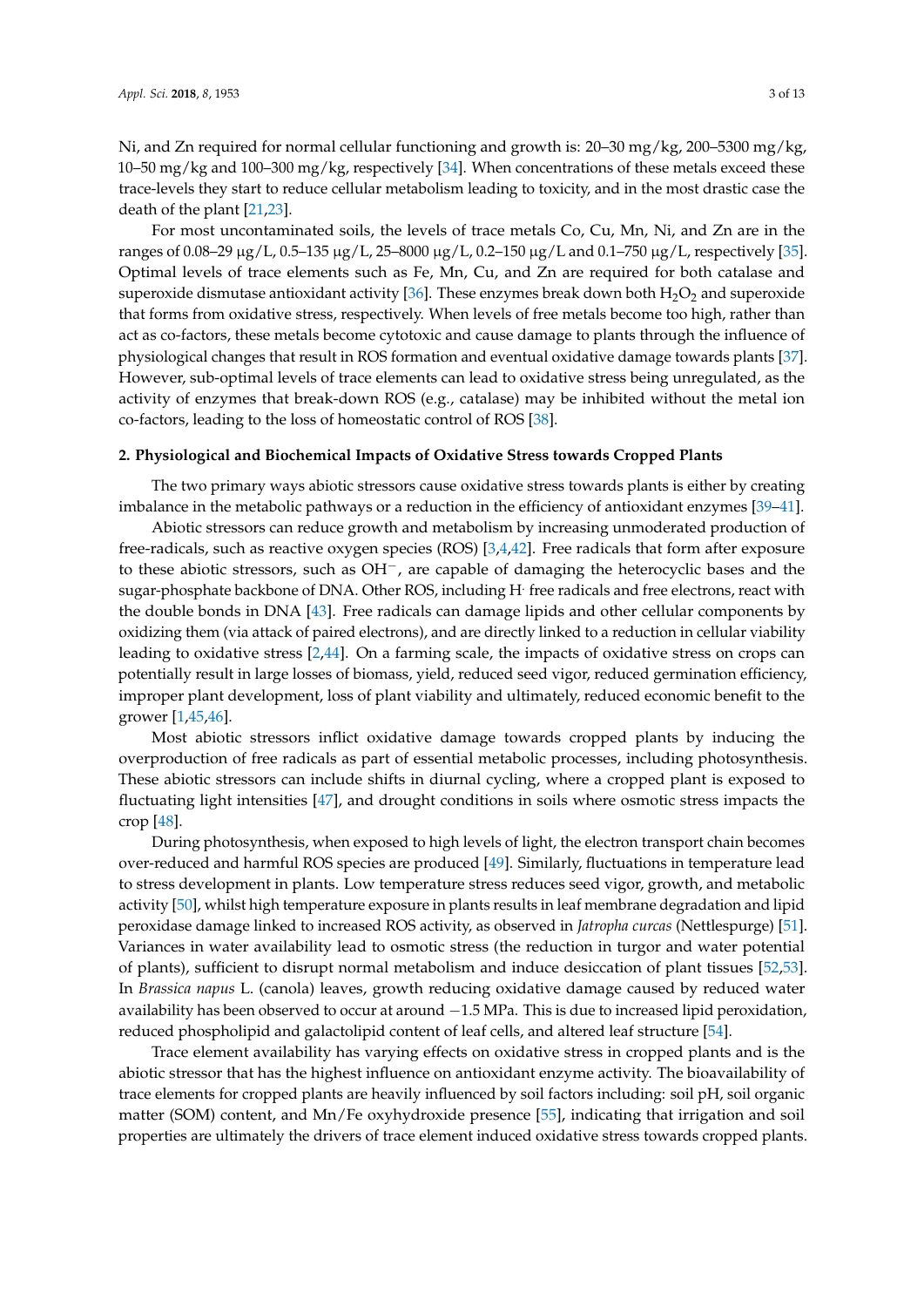## **3. The Impact of Trace Element Availability on the Induction of Oxidative Stress in Cropped Plants**

The availability of metals fluctuates between anaerobic (high moisture) conditions and aerobic (low moisture) conditions. Increased metal solubility leads to higher levels of bioavailable metals in soils leading to potentially growth-inhibiting toxicity in plants. Low metal solubility results in nutrient lockout of some trace elements, inhibiting plant growth and exacerbating other stressors on the crops [\[1](#page-7-0)[,24](#page-8-8)[,31\]](#page-8-15). The tendency for flood irrigation to solubilize more metals than in drier soil conditions is suspected to be due to increasing overall soil pH, increasing metal precipitation with chemical compounds such as sulphides and increased concentrations of Fe oxides [\[6\]](#page-7-3).

Increasing heavy metal availability is also of concern to crop health and this fluctuates with irrigation strategy. Under flooded irrigation conditions, AS bioavailability increases, which in turn can lead to higher uptake of As by plants resulting in reduced plant growth or even death. Likewise, the use of sprinkler irrigation has shown to reduce concentrations of As in the soil; however, it has been shown to increase concentrations of Cd [\[21](#page-8-5)[,23\]](#page-8-7).

The mode of action for free metal mediated oxidative stress towards living organisms arises from chemical reactions that catalyze metabolic products into ROS. For example, the Haber-Weiss reaction is the catalysis of superoxide and hydrogen peroxide to harmful hydroxyl radicals by transition metals, mostly Fe and Cu [\[56\]](#page-9-20). It incorporates the Fenton reaction, which occurs when Fe<sup>2+</sup> or Cu<sup>+</sup> reacts with hydrogen peroxide (e.g., produced in the mitochondrion as a cellular respiration by-product) into harmful hydroxyl radicals [\[57\]](#page-10-0). The Fenton reaction can be exacerbated when organisms are under Cu stress. Whilst Cu is a cofactor for SOD, higher SOD activity leads to higher levels of  $H_2O_2$ being produced. This particular situation has been observed in some bacterial species including *Staphylococcus aureus* [\[58\]](#page-10-1), *Mycobacterium tuberculosis* [\[59\]](#page-10-2), and *Pseudomonas aeruginosa* [\[60\]](#page-10-3).

For plants, the major source of Cu<sup>+</sup> is found in the roots, whilst Fe<sup>2+</sup> and Mn<sup>2+</sup> are primarily found in shoots, where they are heavily involved in photosynthesis [\[61\]](#page-10-4). Excessive Cu<sup>+</sup> levels in the soil can lead to localized Fenton reactions within the root walls, forming toxic hydroxyl radicals, causing chlorosis and ultimately reducing biomass [\[61\]](#page-10-4). Similarly, excessive soil  $Fe^{2+}$  or Mn<sup>2+</sup> levels may lead to an imbalance in photosynthetic enzyme activity, resulting in an excessive production of hydroxyl radicals and subsequent photoinhibition [\[61\]](#page-10-4).

Some bacterial species have been shown to combat free metal oxidative stress by substituting enzymes that require  $Fe^{2+}$  as a cofactor for homologues that have no requirement for it. For example, *Streptococcus pyogenes* has been demonstrated to substitute an Fe-containing ribonucleotide reductase (RNR) enzyme for an Fe-free homologue for DNA synthesis. Similarly, *E. coli* has been shown to be able to use  $Mn^{2+}$  as a substitute for Fe<sup>2+</sup>, as a cofactor for its RNR enzyme [\[62\]](#page-10-5).

Excessive levels of other free transition metals, including Cd, Co, Ni, and Zn are also known to cause stress challenges towards cropped plants. In *Spinacia oleracea* L. (spinach), 500 µM treatments of spinach for 10 days with each metal resulted in chlorosis and reduced the activity of CAT. Excess Cd, Co, and Ni also saw an increase in lipid peroxidation [\[63\]](#page-10-6). High concentrations of Zn, Co, Ni, and Cd have been shown to significantly interfere with physiological and genetic Fe homeostasis mechanisms, mimicking Fe-deficiency in plants such as *A. thaliana* [\[64\]](#page-10-7). The subsequent metal toxicity and Fe-deficiency reduces root elongation and growth, shoot weight, and chlorophyll content of leaves [\[64\]](#page-10-7). Excessive levels of Cu, Co, and Ni can also lead to oxidative stress by causing cytotoxicity and injury to plants through the production of ROS, and subsequent oxidative damage [\[37\]](#page-9-2).

In contrast, a lack of trace element availability reduces metabolic function, as many enzymes and cellular processes require particular trace elements to maintain optimal activity for growth, reproduction, and defense [\[65\]](#page-10-8). In particular, plants can become susceptible to oxidative stress if particular trace elements become unavailable, as antioxidant defense mechanisms require these to function, such as Fe or Mn for catalases (CATs), or both Cu and Zn for superoxide dismutases (SODs) [\[66–](#page-10-9)[68\]](#page-10-10).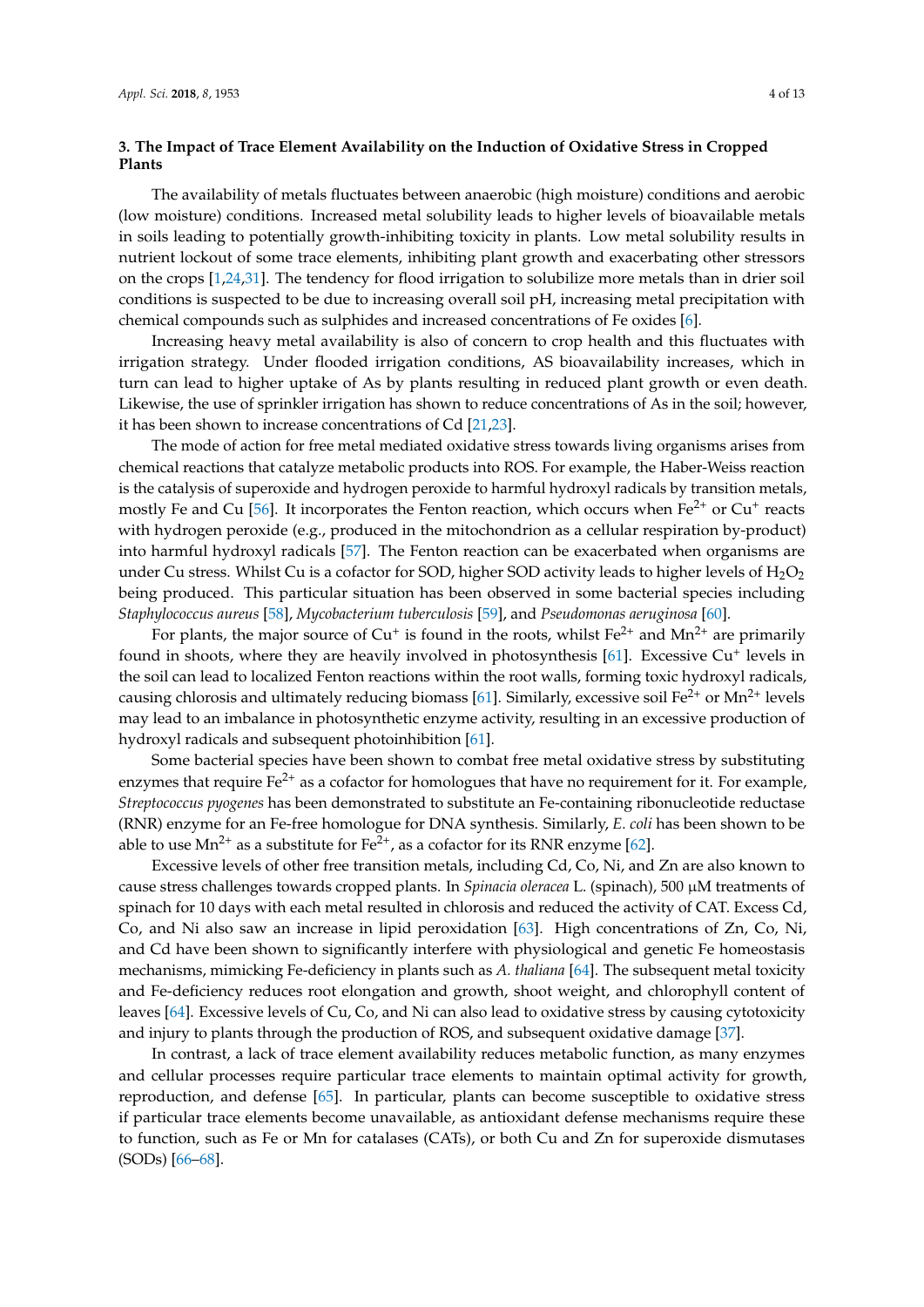Ultimately, plant cells must have protection against free radical damage, balancing ROS production to allow for healthy growth whilst maintaining respiration and energy production [\[69\]](#page-10-11). To combat the challenges to growth and survival presented by abiotic stress, they have several antioxidant mechanisms in place, including CAT, SOD, ascorbate peroxidase, glutathione, and phytochelatins to reduce the production of ROS [\[51](#page-9-15)[,69\]](#page-10-11). These enzymes act to reduce the accumulation of ROS and their activity is tightly regulated [\[51](#page-9-15)[,69\]](#page-10-11). For example, in *Jatropha curcas* (Nettlespurge), antioxidant enzyme activity increases under heat stress to match increased H2O<sup>2</sup> production, and the ability to limit ROS activity is linked to efficient detection and increased expression of genes in response to the stressor [\[51\]](#page-9-15).

#### **4. Plant Antioxidant Defenses against Oxidative Stress Challenges**

Catalase enzymes oxidize  $H_2O_2$  and are the most characterized antioxidant proteins [\[70,](#page-10-12)[71\]](#page-10-13). In plants, two types of catalases exist, monofunctional catalases and bifunctional catalase-peroxidases [\[70,](#page-10-12)[72\]](#page-10-14). In *Arabidopsis thaliana*, a small gene family encodes three CAT proteins, known as Cat1, Cat2, and Cat3, and this is typical of most plants, including *B. napus* (canola) [\[73\]](#page-10-15). The Cat1 enzyme is predominantly found in vascular tissue, Cat2 is largely found in leaf tissue and is primarily expressed in the morning period, and Cat3 is primarily abundant in seedlings and heavily involved in removing  $H_2O_2$  from glyoxysomes, acting primarily in the evening period [\[74\]](#page-10-16).

Some abiotic stressors reduce the efficiency of antioxidant enzymes. Saline soils induce stress towards cropped plants and lead to oxidative damage by reducing the activity of antioxidant enzymes. This occurs when the cellular balance of  $Na^+$  and  $K^+$  is disrupted [\[75\]](#page-10-17), allowing for unregulated production and accumulation of ROS in plant tissues. Soil pH can influence the sensitivity of cells to ROS under either low or high pH conditions by changing bioavailability of trace metals, meaning they are either more or less available for uptake by plants [\[76\]](#page-10-18). Altered soil pH has been shown to limit bioavailability of trace elements, including Zn and Cu, which are essential for SOD activity in most plants [\[69,](#page-10-11)[77\]](#page-10-19). Ultimately, low soil nutrients indirectly result in oxidative damage to plant cells, as the activity of enzymes that break-down ROS may be inhibited without the metal ion co-factors, hence allowing ROS to accumulate to deleterious levels [\[38\]](#page-9-3).

High trace metal solubility is also detrimental to crop growth. Plants produce a glutathione (GSH, organic acid antioxidant that plays a role in reducing the impact of endogenous and exogenous ROS) [\[78\]](#page-10-20), in response to elevated trace metal stress [\[37\]](#page-9-2). Plant phytochelatins work with GSH to chelate the metals to reduce toxicity impact. Glutathione then reduces  $H_2O_2$  produced as a result of heavy metal exposure [\[37](#page-9-2)[,78\]](#page-10-20).

Whilst plants have antioxidant defense systems to deal with abiotic stress challenges, these systems are often limited in their ability to combat abiotic stress in broad-acre cropping systems. This is due to water and nutrient scarcity, as well as increasing temperatures due to climate change [\[79\]](#page-10-21). A potential way to promote crop plant stress tolerance is to utilize bacterial inoculants with high abiotic stressor tolerance, which may be able to provide a protective benefit for cropped plants [\[80\]](#page-10-22).

#### **5. Can Bacterial Antioxidant Activity Reduce Oxidative Stress towards Cropped Plants?**

Plant growth promoting bacteria (PGPB) are microbes that form part of the plant holobiont [\[81\]](#page-11-0). They are found in the rhizosphere (the region of soil directly surrounding the roots), and are able to enhance plant growth through increased nutrient availability, production of plant growth hormones, and by providing protection from pathogens [\[81–](#page-11-0)[83\]](#page-11-1). Well characterized bacterial plant growth promotion activities include: Nitrogen (N) fixation [\[84\]](#page-11-2), 1-Aminocyclicpropane-1-carboxylase (ACC) deaminase activity (reduction of ethylene induced stress signaling) [\[85\]](#page-11-3), increased phosphate solubilization [\[86\]](#page-11-4), indole-3-acetic acid production (IAA—cell elongation and cell growth factor) [\[87\]](#page-11-5), and pathogen suppression [\[81\]](#page-11-0).

Bacteria have their own antioxidant enzymes for dealing with oxidative stress. Bacterial catalases, like those of plants, are also classified as monofunctional (HPII) or bifunctional (HPI) catalases,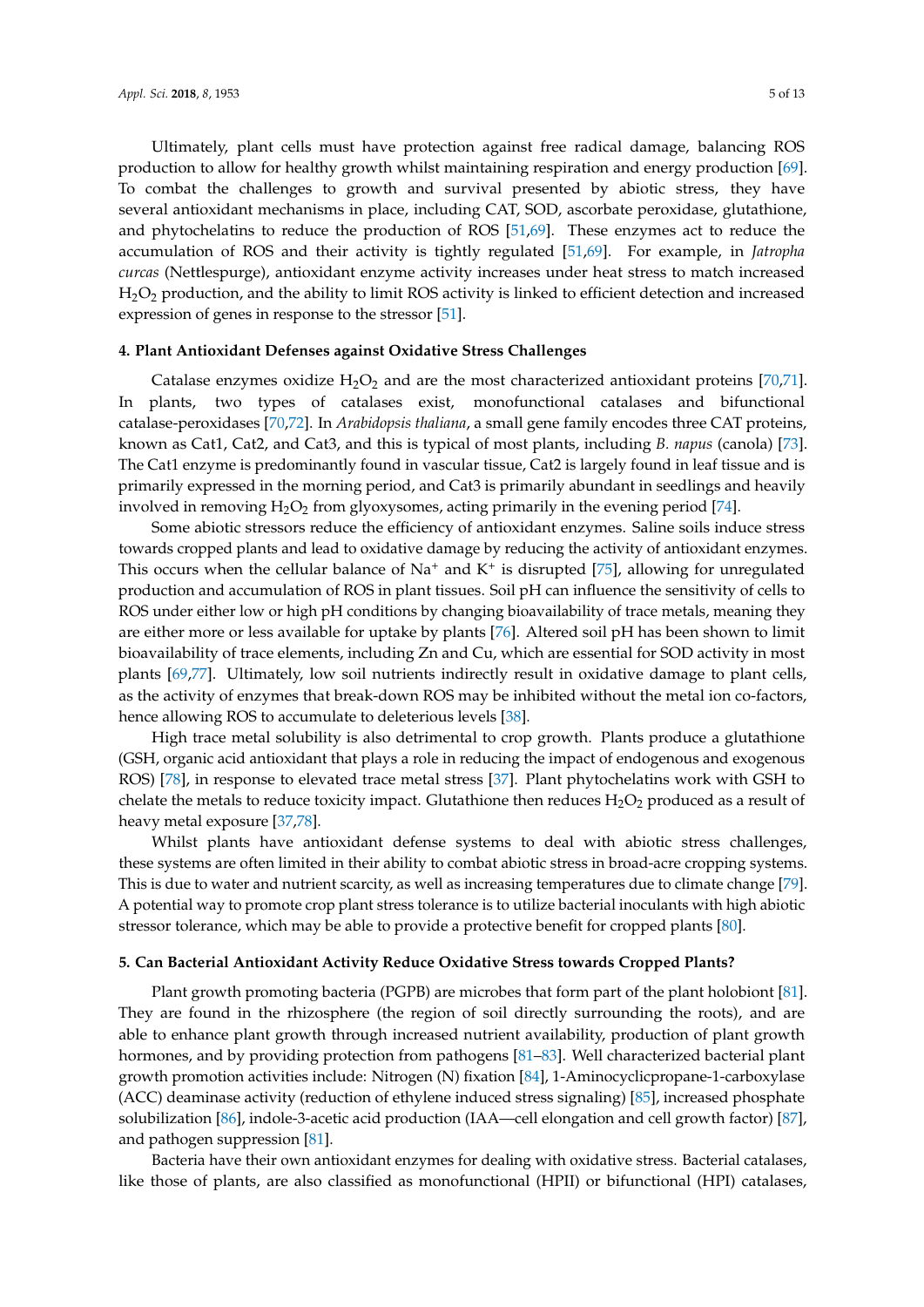as well as a third group of Mn-catalases [\[70\]](#page-10-12). The common catalase enzymes in bacteria are KatA, KatB, KatC, KatE, KatG, and KatM [\[70](#page-10-12)[,88\]](#page-11-6). Bifunctional catalases (HPI) are generally activated when initially challenged by oxidative stress, whereas monofunctional catalases (HPII) are utilized as the cells grow into stationary phase [\[70\]](#page-10-12). Some soil bacteria, including *Pseudomonas fluorescens*, have high antioxidant and CAT activity, potentially being able to remove excess  $H_2O_2$  from the rhizosphere, produced during photosynthesis by plants or from abiotic stressors [\[89,](#page-11-7)[90\]](#page-11-8).

Mn-Catalases lack a heme prosthetic group and instead contain a dimanganese cluster [\[70\]](#page-10-12). These catalases are known to be important in reducing stress associated with abiotic stress factors, including Fe deficiency, microaerophilic environments, temperature fluctuation, high saline environments, desiccant conditions, and exposure to chemicals such as cyanide [\[91](#page-11-9)[,92\]](#page-11-10). Cyanobacteria from the genus *Anabaena* (known rice biofertilizers) have been shown to tolerate oxidative stress induced by high levels of salt and desiccation via their KatB Mn-CAT enzyme [\[92\]](#page-11-10).

Bacterial CAT enzymes serve to reduce ROS accumulation associated with stressors rather than mediating, as both stressor reducers and intracellular signaling molecules (as seen in plants) [\[70\]](#page-10-12). The root nodule bacterium *Sinorhizobium meliloti* utilizes KatA, KatB, and KatC to cope with the production of H2O<sup>2</sup> generated by bacterial N-fixation [\[89\]](#page-11-7). In *S. meliloti*, KatA activity primarily increases in response to exogenous  $H_2O_2$  exposure, whilst KatC activity increases in response to abiotic heat and salinity stress [\[89\]](#page-11-7). The KatB enzyme is constitutively expressed throughout the whole growth period of the bacteria as an initial defense against oxidative stress [\[89\]](#page-11-7). In addition to reducing oxidative stress, *S. meliloti* utilizes catalase and other antioxidants to form symbioses with legumes, including *Medicago sativa* (alfalfa) [\[93\]](#page-11-11), as part of the symbiosis process requiring the breakdown of plant produced  $H_2O_2$  for nodule organogenesis [\[93\]](#page-11-11).

Bacterial inoculants have also been shown to increase the antioxidant activity of plants when exposed to drought stress. Leaves of *Lactuca sativa* L. (Lettuce) were inoculated with *Pseudomonas mendocina* Palleroni, and either the mycorrhizal fungi *Glomus intraradices* or *Glomus mosseae*, or alone. The highest amount of CAT activity was observed in the *P. mendocina*-inoculated plants grown under severe stress conditions. Under moderate drought conditions, total peroxidase and CAT activity increased with bacterial and fungal inoculation, whilst SOD activity decreased [\[94\]](#page-11-12), suggesting that these beneficial microbes could be used to alleviate oxidative stress in the lettuce.

While many soil microbes have the potential to enhance plant growth using antioxidants, some plant pathogens exploit their antioxidant systems during infection. Plants will use ROS as defense mechanisms to stop a pathogen from successful infection, often by releasing  $H_2O_2$  into the environment or using oxidative burst [\[40](#page-9-21)[,95](#page-11-13)[,96\]](#page-11-14). For the proteobacterium *Xanthomonas citri*, enhanced production of KatG allows it to deal with the challenge of oxidative burst by citrus plants during infection of leaves [\[97\]](#page-11-15). It also allows for protection from UV radiation and subsequent biofilm formation [\[97\]](#page-11-15). Interestingly, KatG also confers resistance to microbicidal  $H_2O_2$ , and promotes virulence of *Actinobacter* spp. towards humans [\[98\]](#page-11-16), suggesting that this bifunctional KatG enzyme may have a specialized role in defense and virulence for bacterial species [\[70](#page-10-12)[,97,](#page-11-15)[98\]](#page-11-16). As a bifunctional catalase, KatG has been shown to interact with other substrates such as guaiacol [\[70\]](#page-10-12), and in *M. tuberculosis* infection in mammals, it is able to inactivate the anti-tuberculosis drug isoniazid [\[99\]](#page-11-17).

Plants need to balance ROS production to allow for healthy growth, whilst maintaining respiration and energy production [\[69\]](#page-10-11). When grown under ideal conditions or moderately stressful conditions, plants reduce levels of ROS through CAT, SOD, ascorbate peroxidase, glutathione, and phytochelatin activity [\[51](#page-9-15)[,69\]](#page-10-11). Under constant high stress from either insufficient nutrient availability or over exposure to high levels, these plants systems become insufficient and plant growth and prosperity is lost with plant death being the final outcome. One of the potential ways oxidative stress in cropped plants could be reduced is through inoculating plants with a beneficial microbe, which has the capacity to produce high levels of peroxidase/catalase enzymes that may directly reduce the oxidative stress in the plants through their interactions. Bacteria can also be highly capable of solubilizing nutrients from their environment and making them available through their production of siderophores. In nutrient scarce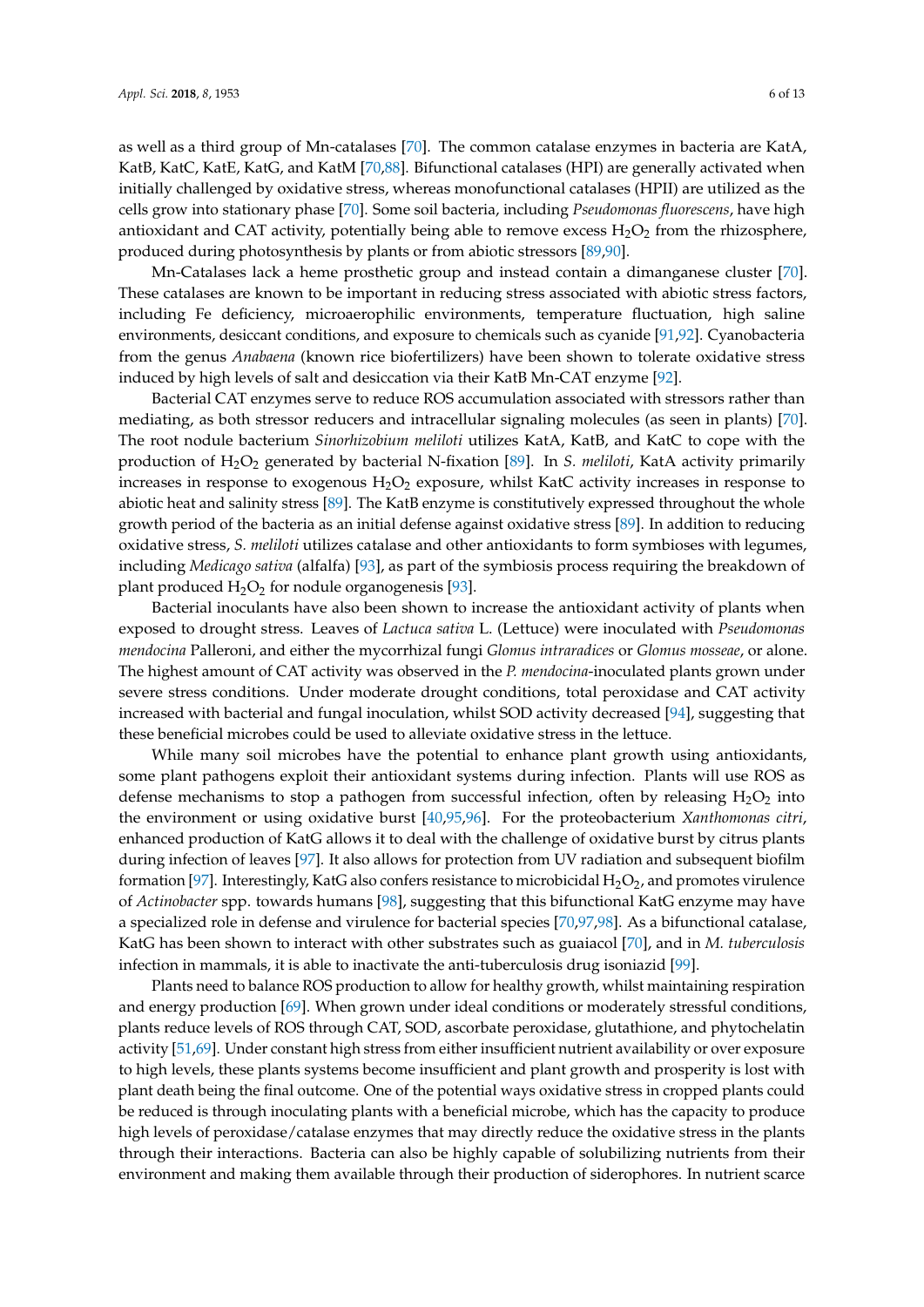conditions, some rhizospheral bacteria produce siderophores that chelate Fe previously unavailable for plant uptake, and deliver them to plants enabling both plant and bacteria to thrive [\[100](#page-11-18)[,101\]](#page-11-19).

Many bacteria are highly adept at tolerating fluctuation in trace metal availability. For example, in the model system *Nostoc punctiforme*, the highest non-toxic levels of trace elemental tolerance for Co, Cu, Mn, Ni, and Zn were determined to be 2  $\mu$ M, 0.5  $\mu$ M, 500  $\mu$ M, 1  $\mu$ M, and 18  $\mu$ M, respectively [\[102\]](#page-11-20). However, for most bacterial cells, total intracellular trace metal levels are observed in the millimolar range (10−<sup>3</sup> ). Despite intracellular levels being very high, levels of trace metals that promote active uptake and efflux channels are usually in the femtomolar range (10−15). Bacterial cells are able to combat the stress challenges presented by high concentrations of metals, such as Zn or Mn, by regulating efflux transporters embedded in the cytoplasmic membrane, hence excluding the metals from the intracellular environment and overcoming potential toxicity effects [\[103\]](#page-12-0).

Although the bacteria increase the availability of metals to plants when they have limited access to them, they can help the plants meet their requirement to have ideal functioning of their own systems and enzymes—such as the aforementioned ROS reduction systems (CAT, SOD, ascorbate peroxidase, glutathione, and phytochelatin) listed above. In environments with toxic levels of trace elements, rhizospheral bacteria can protect plant roots from stress by acidifying, chelating, precipitating, complexing, or inducing redox reactions that reduce toxicity of those metals [\[104\]](#page-12-1). Under high environmental metal conditions, bacteria present in the soil may provide a buffering effect; where the metals will bind with high affinity to the bacteria cells (predominantly by charge with the cell walls) potentially reducing their direct availability to plants, therefore indirectly reducing oxidative stress towards cropped plants [\[102](#page-11-20)[,105\]](#page-12-2).

Bacteria isolated from heavy metal polluted environments have been shown to reduce toxic impacts of metals and even enhance plant growth. The Cu-resistant bacterium *Providencia vermicola* has been shown to protect lentils from oxidative damage when exposed to high Cu soil levels—both by reducing Cu uptake by the plants and production of indole acetic acid and siderophores [\[106\]](#page-12-3). Moreover, *P. vermicola* was able to increase root and shoot length, dry weight, and leaf size area of the lentils [\[106\]](#page-12-3) compared to a negative control. In another study, two Zn-resistant *Rhizobium leguminosarum* strains were able to enhance growth of *Trifolium repens* (white clover) in high Zn conditions [\[107\]](#page-12-4).

In nutrient scarce conditions, some rhizospheral bacteria produce siderophores that chelate Fe previously unavailable for plant uptake and deliver them to plants, enabling both plant and bacteria to thrive [\[100,](#page-11-18)[101\]](#page-11-19). The PGPB isolate *Chrysiobacterium* spp. C138 (previously isolated from an *O. sativa* rhizosphere) has been shown to enhance Fe uptake in Fe-starved *Solanum lycopersicum* L. (tomato) [\[108\]](#page-12-5). Similarly, inoculation of maize seeds with siderophore-producing *Pseudomonas* spp. strains lead to increases in root and shoot growth, and hence larger dry weights [\[109\]](#page-12-6). Chemical chelators such as ethylenediaminetetraacetic acid (EDTA) are currently used to deliver trace elements to cropped plants with varying success [\[110\]](#page-12-7). Prolonged use is known to lead to ecotoxicological effects, as EDTA also increases the bioavailability of dangerous heavy metals in soils [\[111\]](#page-12-8). Ethylenediaminetetraacetic acid has also been shown to cause leaf necrotic lesions in *Brassica rapa* (Chinese cabbage), and to reduce root symbiosis with arbuscular mycorrhiza in *Trifolium pratense* (red clover) [\[111\]](#page-12-8).

Bacterial metabolites have already been utilized for applications, including in cosmetics, as semiconductor components; and in dairy, food, and textile industries [\[91\]](#page-11-9). However, their use in an agricultural context as a stress reducing agent for cropped plants is relatively unexplored. Understanding the modes of action for microbial oxidative stress reduction towards cropped plants and modulating trace element availability is essential. In other instances, microbes previously identified to be plant growth promoting can induce oxidative stress towards plants in different growth systems. For instance, the *P. fluorescens* isolate DUS1-27 was previously shown to enhance *B. napus* L. (canola) growth in soil based systems; however, when grown in a hydroponic system with the plants, an oxidative stress response is observed [\[112\]](#page-12-9). This highlights the importance of understanding the modes of action for microbial antioxidant mediated stress reduction in plants, as changes in environment can negatively alter microbe associated molecular patterns. Importantly,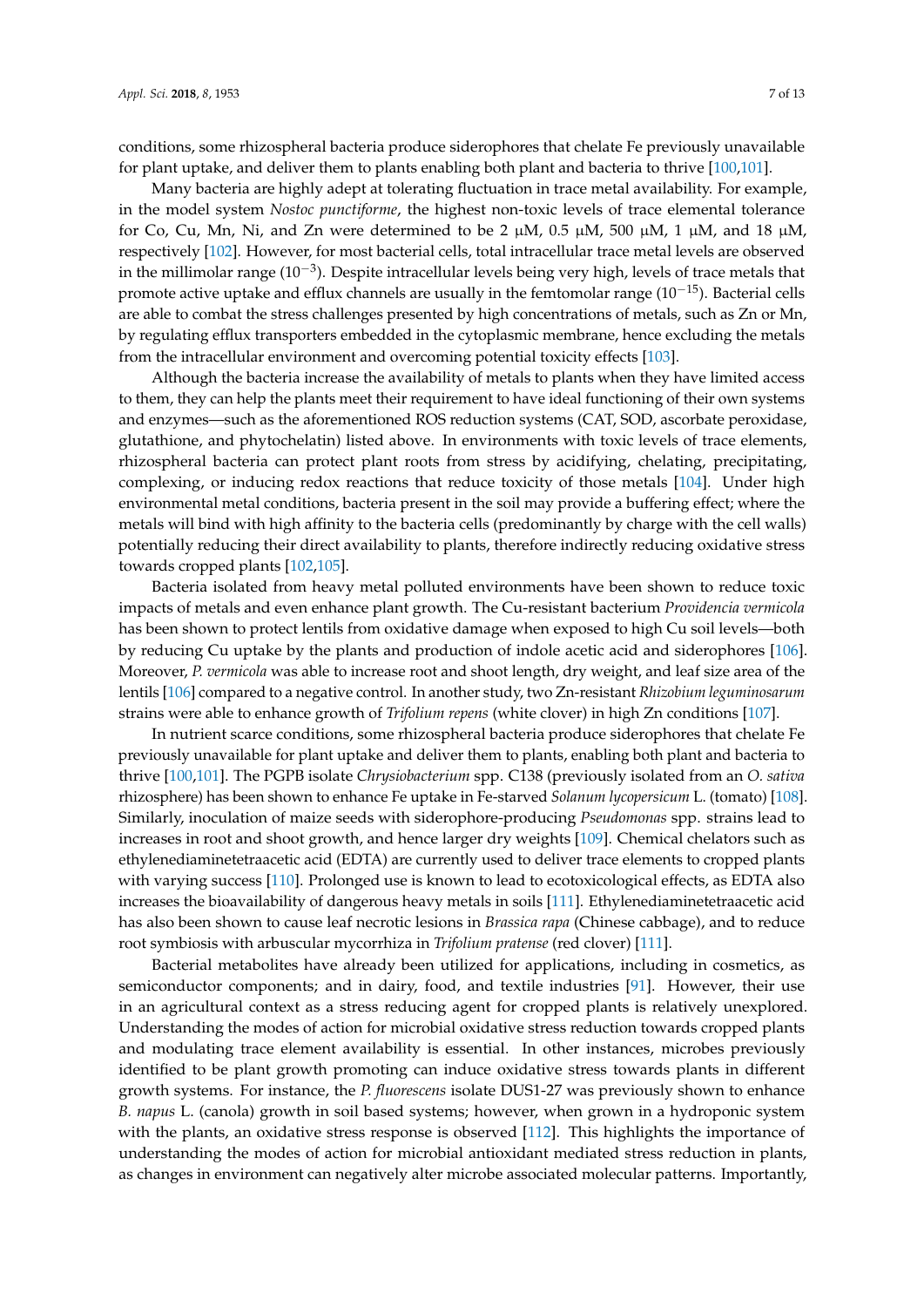this highlights that expanding their use requires: (1) Understanding and characterization of how these bacteria reduce oxidative stress towards plants, and (2) confirmation as to which of these are relevant under field-based conditions.

Overall, abiotic stressors including soil temperature, moisture, Ph, and trace metal availability, all play a role in inducing oxidative stress towards irrigated cropped plants in the form of ROS. Ultimately, fluctuating trace metal availability can increase ROS production leading to increased levels of free radicals, such as hydroxyl radicals being formed. ROS imbalance in cropped plants not only reduces growth, but also reduces crop yields. The ability of beneficial microbes to enhance plant growth is well characterized and it is also clear that many of them have a high tolerance for trace metal fluctuations in the environment. Therefore, their characteristics and modes of action to reduce abiotic stress in cropped systems is worthy of further exploration to determine their potential to increase overall soil health and cropping sustainability, as well as to reduce input costs and increase yields.

**Author Contributions:** A.E. wrote the manuscript with expert guidance from L.H. and L.B.

**Funding:** This research received no external funding.

**Conflicts of Interest:** The authors declare no conflicts of interest.

### **References**

- <span id="page-7-0"></span>1. Mittler, R. Abiotic stress, the field environment and stress combination. *Trends Plant Sci.* **2006**, *11*, 15–19. [\[CrossRef\]](http://dx.doi.org/10.1016/j.tplants.2005.11.002) [\[PubMed\]](http://www.ncbi.nlm.nih.gov/pubmed/16359910)
- <span id="page-7-6"></span>2. Sharma, P.; Jha, A.B.; Dubey, R.S.; Pessarakli, M. Reactive oxygen species, oxidative damage, and antioxidative defense mechanism in plants under stressful conditions. *J. Bot.* **2012**, *2012*, 217037. [\[CrossRef\]](http://dx.doi.org/10.1155/2012/217037)
- <span id="page-7-4"></span>3. Choudhury, F.K.; Rivero, R.M.; Blumwald, E.; Mittler, R. Reactive oxygen species, abiotic stress and stress combination. *Plant J.* **2017**, *90*, 856–867. [\[CrossRef\]](http://dx.doi.org/10.1111/tpj.13299) [\[PubMed\]](http://www.ncbi.nlm.nih.gov/pubmed/27801967)
- <span id="page-7-5"></span>4. Kazan, K. Diverse roles of jasmonates and ethylene in abiotic stress tolerance. *Trend Plant Sci.* **2015**, *20*, 219–229. [\[CrossRef\]](http://dx.doi.org/10.1016/j.tplants.2015.02.001) [\[PubMed\]](http://www.ncbi.nlm.nih.gov/pubmed/25731753)
- 5. Cucu, M.A.; Said-Pullicino, D.; Maurino, V.; Bonifacio, E.; Romani, M.; Celi, L. Influence of redox conditions and rice straw incorporation on nitrogen availability in fertilized paddy soils. *Biol. Fertil. Soils* **2014**, *50*, 755–764. [\[CrossRef\]](http://dx.doi.org/10.1007/s00374-013-0893-4)
- <span id="page-7-3"></span>6. Zheng, S.; Zhang, M. Effect of moisture regime on the redistribution of heavy metals in paddy soil. *J. Environ. Sci.* **2011**, *23*, 434–443. [\[CrossRef\]](http://dx.doi.org/10.1016/S1001-0742(10)60428-7)
- 7. Timsina, J.; Jat, M.L.; Majumdar, K. Rice-maize systems of south Asia: Current status, future prospects and research priorities for nutrient management. *Plant Soil* **2010**, *335*, 65–82. [\[CrossRef\]](http://dx.doi.org/10.1007/s11104-010-0418-y)
- 8. Pantano, G.; Campanha, M.B.; Moreira, A.B.; Bisinoti, M.C. Occurrence of Cu and Cr in the sedimentary humic substances and pore water from a typical sugar cane cultivation area in São Paulo, Brazil. *J. Soils Sediments* **2014**, *14*, 377–384. [\[CrossRef\]](http://dx.doi.org/10.1007/s11368-013-0763-6)
- 9. Morrison, M.J.; Stewart, D.W. Heat stress during flowering in summer *Brassica* (Crop Physiology & Metabolism). *Crop Sci.* **2002**, *42*, 797–803. [\[CrossRef\]](http://dx.doi.org/10.2135/cropsci2002.7970)
- 10. Wang, M.; Wang, Q.; Zhang, B. Evaluation and selection of reliable reference genes for gene expression under abiotic stress in cotton (*Gossypium hirsutum* L.). *Gene* **2013**, *530*, 44–50. [\[CrossRef\]](http://dx.doi.org/10.1016/j.gene.2013.07.084) [\[PubMed\]](http://www.ncbi.nlm.nih.gov/pubmed/23933278)
- 11. Komatsu, S.; Kamal, A.H.M.; Hossain, Z. Wheat proteomics: Proteome modulation and abiotic stress acclimation. *Front. Plant Sci.* **2014**, *5*, 684. [\[CrossRef\]](http://dx.doi.org/10.3389/fpls.2014.00684) [\[PubMed\]](http://www.ncbi.nlm.nih.gov/pubmed/25538718)
- <span id="page-7-1"></span>12. Nakashima, K.; Yamaguchi-Shinozaki, K.; Shinozaki, K. The transcriptional regulatory network in the drought response and its crosstalk in abiotic stress responses including drought, cold, and heat. *Front. Plant Sci.* **2014**, *5*, 170. [\[CrossRef\]](http://dx.doi.org/10.3389/fpls.2014.00170) [\[PubMed\]](http://www.ncbi.nlm.nih.gov/pubmed/24904597)
- <span id="page-7-2"></span>13. Gozubuyuk, Z.; Sahin, U.; Adiguzel, M.C.; Ozturk, I.; Celik, A. The influence of different tillage practices on water content of soil and crop yield in vetch–winter wheat rotation compared to fallow–winter wheat rotation in a high altitude and cool climate. *Agric. Water Manag.* **2015**, *160*, 84–97. [\[CrossRef\]](http://dx.doi.org/10.1016/j.agwat.2015.07.003)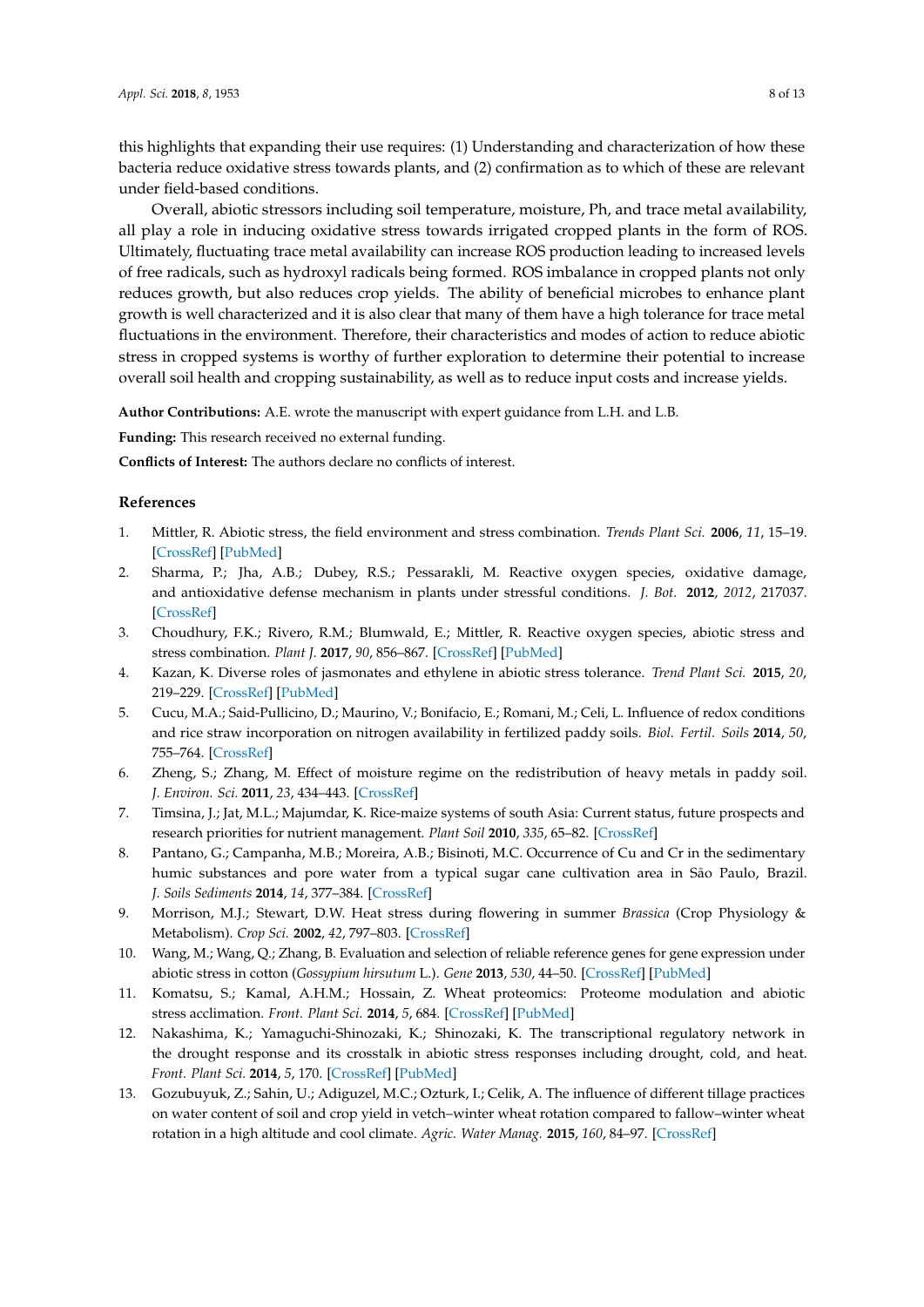- 14. Sprague, S.J.; Kirkegaard, J.A.; Graham, J.M.; Dove, H.; Kelman, W.M. Crop and livestock production for dual-purpose winter canola (*Brassica napus*) in the high-rainfall zone of south-eastern Australia. *Field Crop. Res.* **2014**, *156*, 30–39. [\[CrossRef\]](http://dx.doi.org/10.1016/j.fcr.2013.10.010)
- <span id="page-8-0"></span>15. Breidenbach, B.; Blaser, M.B.; Klose, M.; Conrad, R. Crop rotation of flooded rice with upland maize impacts the resident and active methanogenic microbial community. *Environ. Microbiol.* **2016**, *18*, 2868–2885. [\[CrossRef\]](http://dx.doi.org/10.1111/1462-2920.13041) [\[PubMed\]](http://www.ncbi.nlm.nih.gov/pubmed/26337675)
- <span id="page-8-1"></span>16. Sunrice-Australia. Sunrice Annual Report 2016. Available online: [https://www.sunrice.com.au/media/](https://www.sunrice.com.au/media/577307/sunrice-annual-report-2016.pdf) [577307/sunrice-annual-report-2016.pdf](https://www.sunrice.com.au/media/577307/sunrice-annual-report-2016.pdf) (accessed on 2 March 2018).
- 17. Canegrowers. Canegrowers Annual Report 2015/16. Available online: [http://www.canegrowers.com.au/](http://www.canegrowers.com.au/icms_docs/271105_canegrowers-annual-report-2015-16.pdf) [icms\\_docs/271105\\_canegrowers-annual-report-2015-16.pdf](http://www.canegrowers.com.au/icms_docs/271105_canegrowers-annual-report-2015-16.pdf) (accessed on 2 March 2018).
- <span id="page-8-2"></span>18. Cotton-Australia. Australian Cotton Industry Overview. Available online: [http://cottonaustralia.com.au/](http://cottonaustralia.com.au/cotton-library/fact-sheets/cotton-fact-file-the-australian-cotton-industry) [cotton-library/fact-sheets/cotton-fact-file-the-australian-cotton-industry](http://cottonaustralia.com.au/cotton-library/fact-sheets/cotton-fact-file-the-australian-cotton-industry) (accessed on 2 March 2018).
- <span id="page-8-3"></span>19. RuralBank. Australian Crop Update 2016. Available online: [https://www.ruralfinance.com.au/uploads/](https://www.ruralfinance.com.au/uploads/aga_documents/crop-report-2016.pdf) [aga\\_documents/crop-report-2016.pdf](https://www.ruralfinance.com.au/uploads/aga_documents/crop-report-2016.pdf) (accessed on 2 March 2018).
- <span id="page-8-4"></span>20. Belder, P.; Spiertz, J.H.J.; Bouman, B.A.M.; Lu, G.; Tuong, T.P. Nitrogen economy and water productivity of lowland rice under water-saving irrigation. *Field Crop Res.* **2005**, *93*, 169–185. [\[CrossRef\]](http://dx.doi.org/10.1016/j.fcr.2004.09.022)
- <span id="page-8-5"></span>21. Hu, P.; Ouyang, Y.; Wu, L.; Shen, L.; Luo, Y.; Christie, P. Effects of water management on arsenic and cadmium speciation and accumulation in an upland rice cultivar. *J. Environ. Sci.* **2015**, *27*, 225–231. [\[CrossRef\]](http://dx.doi.org/10.1016/j.jes.2014.05.048) [\[PubMed\]](http://www.ncbi.nlm.nih.gov/pubmed/25597681)
- <span id="page-8-6"></span>22. Eranki, P.L.; El-Shikha, D.; Hunsaker, D.J.; Bronson, K.F.; Landis, A.E. A comparative life cycle assessment of flood and drip irrigation for guayule rubber production using experimental field data. *Ind. Crop Prod.* **2017**, *99*, 97–108. [\[CrossRef\]](http://dx.doi.org/10.1016/j.indcrop.2017.01.020)
- <span id="page-8-7"></span>23. Moreno-Jiménez, E.; Meharg, A.A.; Smolders, E.; Manzano, R.; Becerra, D.; Sánchez-Llerena, J.; Albarrán, Á.; López-Piñero, A. Sprinkler irrigation of rice fields reduces grain arsenic but enhances cadmium. *Sci. Total Environ.* **2014**, *485–486*, 468–473. [\[CrossRef\]](http://dx.doi.org/10.1016/j.scitotenv.2014.03.106) [\[PubMed\]](http://www.ncbi.nlm.nih.gov/pubmed/24742557)
- <span id="page-8-8"></span>24. Borin, J.B.M.; Carmona, F.d.C.; Anghinoni, I.; Martins, A.P.; Jaeger, I.R.; Marcolin, E.; Hernandes, G.C.; Camargo, E.S. Soil solution chemical attributes, rice response and water use efficiency under different flood irrigation management methods. *Agric. Water Manag.* **2016**, *176*, 9–17. [\[CrossRef\]](http://dx.doi.org/10.1016/j.agwat.2016.05.021)
- <span id="page-8-9"></span>25. Kijne, J.W. Abiotic stress and water scarcity: Identifying and resolving conflicts from plant level to global level. *Field Crop Res.* **2006**, *97*, 3–18. [\[CrossRef\]](http://dx.doi.org/10.1016/j.fcr.2005.08.011)
- <span id="page-8-10"></span>26. Bankaji, I.; Sleimi, N.; López-Climent, M.F.; Perez-Clemente, R.M.; Gomez-Cadenas, A. Effects of Combined Abiotic Stresses on Growth, Trace Element Accumulation, and Phytohormone Regulation in Two Halophytic Species. *J. Plant Growth Regul.* **2014**, *33*, 632–643. [\[CrossRef\]](http://dx.doi.org/10.1007/s00344-014-9413-5)
- <span id="page-8-11"></span>27. He, Z.L.; Yang, X.E.; Stoffella, P.J. Trace elements in agroecosystems and impacts on the environment. *J. Trace Elem. Med. Biol.* **2005**, *19*, 125–140. [\[CrossRef\]](http://dx.doi.org/10.1016/j.jtemb.2005.02.010) [\[PubMed\]](http://www.ncbi.nlm.nih.gov/pubmed/16325528)
- <span id="page-8-12"></span>28. Pan, Y.; Bonten, L.T.C.; Koopmans, G.F.; Song, J.; Luo, Y.; Temminghoff, E.J.M.; Comans, R.N.J. Solubility of trace metals in two contaminated paddy soils exposed to alternating flooding and drainage. *Geoderma* **2016**, *261*, 59–69. [\[CrossRef\]](http://dx.doi.org/10.1016/j.geoderma.2015.07.011)
- <span id="page-8-13"></span>29. Gao, X.; Hoffland, E.; Stomph, T.; Grant, C.A.; Zou, C.; Zhang, F. Improving zinc bioavailability in transition from flooded to aerobic rice. A review. *Agron. Sustain. Dev.* **2012**, *32*, 465–478. [\[CrossRef\]](http://dx.doi.org/10.1007/s13593-011-0053-x)
- <span id="page-8-14"></span>30. Du Laing, G.; Rinklebe, J.; Vandecasteele, B.; Meers, E.; Tack, F.M.G. Trace metal behaviour in estuarine and riverine floodplain soils and sediments: A review. *Sci. Total Environ.* **2009**, *407*, 3972–3985. [\[CrossRef\]](http://dx.doi.org/10.1016/j.scitotenv.2008.07.025) [\[PubMed\]](http://www.ncbi.nlm.nih.gov/pubmed/18786698)
- <span id="page-8-15"></span>31. Kabata-Pendias, A. Soil–plant transfer of trace elements—An environmental issue. *Geoderma* **2004**, *122*, 143–149. [\[CrossRef\]](http://dx.doi.org/10.1016/j.geoderma.2004.01.004)
- <span id="page-8-16"></span>32. Halili, J.; Bislimi, K.; Mazreku, I.; Behluli, A.; Osmani, F.; Maloku, A.; Halili, F. Translocation of some heavy metals from soil in fruit-wines of the grape vine vineyards of Rahovec. *Int. Multidiscip. Sci. Geoconf. SGEM* **2013**, *1*, 531.
- <span id="page-8-17"></span>33. Nessa, F.; Jewel, M.A.H. Analysis of soil nutrient and heavy metal concentration in agricultural land of Zirani industrial area, Savar, Dhaka. *Int. J. Innov. Sci. Res.* **2014**, *10*, 90–98.
- <span id="page-8-18"></span>34. Broadley, M.; Brown, P.; Cakmak, I.; Rengel, Z.; Zhao, F. Function of nutrients: Micronutrients. In *Marschner's Mineral Nutrition of Higher Plants*, 3rd ed.; Elsevier: Amsterdam, The Netherlands, 2012; pp. 191–248.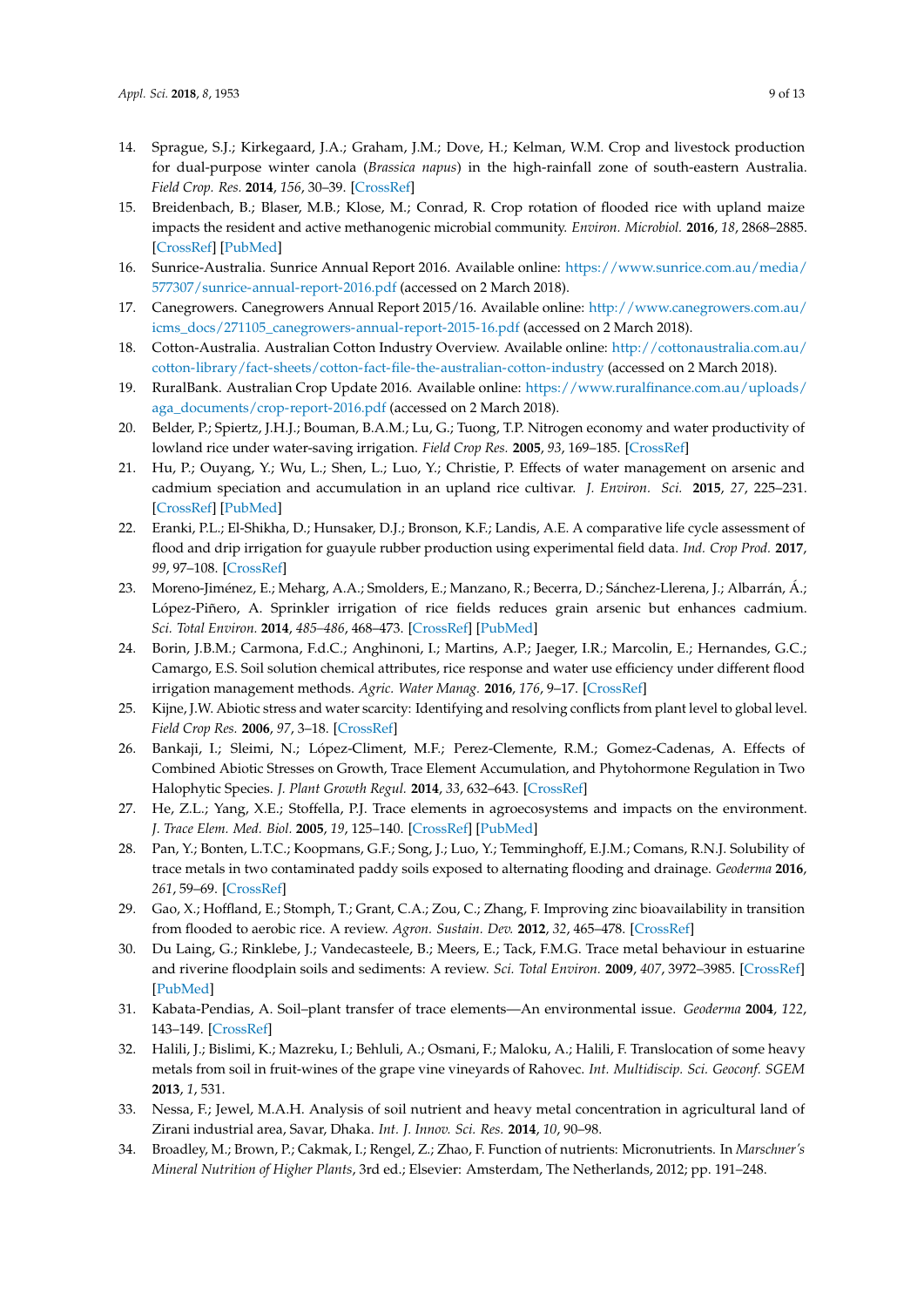- <span id="page-9-0"></span>35. Kabata-Pendias, A.; Mukherjee, A.B. *Trace Elements from Soil to Human*; Springer: Berlin/Heidelberg, Germany, 2007.
- <span id="page-9-1"></span>36. Hänsch, R.; Mendel, R.R. Physiological functions of mineral micronutrients (Cu, Zn, Mn, Fe, Ni, Mo, B, Cl). *Curr. Opin. Plant Biol.* **2009**, *12*, 259–266. [\[CrossRef\]](http://dx.doi.org/10.1016/j.pbi.2009.05.006) [\[PubMed\]](http://www.ncbi.nlm.nih.gov/pubmed/19524482)
- <span id="page-9-2"></span>37. Yadav, S.K. Heavy metals toxicity in plants: An overview on the role of glutathione and phytochelatins in heavy metal stress tolerance of plants. *S. Afr. J. Bot.* **2010**, *76*, 167–179. [\[CrossRef\]](http://dx.doi.org/10.1016/j.sajb.2009.10.007)
- <span id="page-9-3"></span>38. Saenen, E.; Horemans, N.; Vanhoudt, N.; Vandenhove, H.; Biermans, G.; Van Hees, M.; Wannijn, J.; Vangronsveld, J.; Cuypers, A. Effects of pH on uranium uptake and oxidative stress responses induced in *Arabidopsis thaliana*. *Environ. Toxicol. Chem.* **2013**, *32*, 2125–2133. [\[CrossRef\]](http://dx.doi.org/10.1002/etc.2290) [\[PubMed\]](http://www.ncbi.nlm.nih.gov/pubmed/23737149)
- <span id="page-9-4"></span>39. Rogers, H.; Munné-Bosch, S. Production and scavenging of reactive oxygen species and redox signaling during leaf and flower senescence: Similar but different. *Plant Physiol.* **2016**, *171*, 1560–1568. [\[CrossRef\]](http://dx.doi.org/10.1104/pp.16.00163) [\[PubMed\]](http://www.ncbi.nlm.nih.gov/pubmed/27208233)
- <span id="page-9-21"></span>40. Baxter, A.; Mittler, R.; Suzuki, N. ROS as key players in plant stress signalling. *J. Exp. Bot.* **2014**, *65*, 1229–1240. [\[CrossRef\]](http://dx.doi.org/10.1093/jxb/ert375) [\[PubMed\]](http://www.ncbi.nlm.nih.gov/pubmed/24253197)
- <span id="page-9-5"></span>41. Choudhury, S.; Panda, P.; Sahoo, L.; Panda, S.K. Reactive oxygen species signaling in plants under abiotic stress. *Plant Signal. Behav.* **2013**, *8*, e23681. [\[CrossRef\]](http://dx.doi.org/10.4161/psb.23681) [\[PubMed\]](http://www.ncbi.nlm.nih.gov/pubmed/23425848)
- <span id="page-9-6"></span>42. Gill, S.S.; Tuteja, N. Reactive oxygen species and antioxidant machinery in abiotic stress tolerance in crop plants. *Plant Physiol. Biochem.* **2010**, *48*, 909–930. [\[CrossRef\]](http://dx.doi.org/10.1016/j.plaphy.2010.08.016) [\[PubMed\]](http://www.ncbi.nlm.nih.gov/pubmed/20870416)
- <span id="page-9-7"></span>43. Dizdaroglu, M.; Jaruga, P. Mechanisms of free radical-induced damage to DNA. *Free Radic. Res.* **2012**, *46*, 382–419. [\[CrossRef\]](http://dx.doi.org/10.3109/10715762.2011.653969) [\[PubMed\]](http://www.ncbi.nlm.nih.gov/pubmed/22276778)
- <span id="page-9-8"></span>44. Bandyopadhyay, U.; Das, D.; Banerjee, R.K. Reactive oxygen species: Oxidative damage and pathogenesis. *Curr. Sci. India* **1999**, *77*, 658–666.
- <span id="page-9-9"></span>45. Cramer, G.R.; Urano, K.; Delrot, S.; Pezzotti, M.; Shinozaki, K. Effects of abiotic stress on plants: A systems biology perspective. *BMC Plant Biol.* **2011**, *11*, 163. [\[CrossRef\]](http://dx.doi.org/10.1186/1471-2229-11-163) [\[PubMed\]](http://www.ncbi.nlm.nih.gov/pubmed/22094046)
- <span id="page-9-10"></span>46. Halford, N.G.; Curtis, T.Y.; Chen, Z.; Huang, J. Effects of abiotic stress and crop management on cereal grain composition: Implications for food quality and safety. *J. Exp. Bot.* **2014**, *66*, 1145–1156. [\[CrossRef\]](http://dx.doi.org/10.1093/jxb/eru473) [\[PubMed\]](http://www.ncbi.nlm.nih.gov/pubmed/25428997)
- <span id="page-9-11"></span>47. Nitschke, S.; Cortleven, A.; Iven, T.; Feussner, I.; Havaux, M.; Riefler, M.; Schmülling, T. Circadian Stress Regimes Affect the Circadian Clock and Cause Jasmonic Acid-Dependent Cell Death in Cytokinin-Deficient Arabidopsis Plants. *Plant Cell* **2016**, *28*, 1616–1639. [\[CrossRef\]](http://dx.doi.org/10.1105/tpc.16.00016) [\[PubMed\]](http://www.ncbi.nlm.nih.gov/pubmed/27354555)
- <span id="page-9-12"></span>48. Hu, W.; Ding, Z.; Tie, W.; Yan, Y.; Liu, Y.; Wu, C.; Liu, J.; Wang, J.; Peng, M.; Xu, B.; et al. Comparative physiological and transcriptomic analyses provide integrated insight into osmotic, cold, and salt stress tolerance mechanisms in banana. *Sci. Rep.* **2017**, *7*, 43007. [\[CrossRef\]](http://dx.doi.org/10.1038/srep43007) [\[PubMed\]](http://www.ncbi.nlm.nih.gov/pubmed/28223714)
- <span id="page-9-13"></span>49. Tsabari, O.; Nevo, R.; Meir, S.; Carrillo, L.R.; Kramer, D.M.; Reich, Z. Differential effects of ambient or diminished CO<sup>2</sup> and O<sup>2</sup> levels on thylakoid membrane structure in light-stressed plants. *Plant J.* **2015**, *81*, 884–894. [\[CrossRef\]](http://dx.doi.org/10.1111/tpj.12774) [\[PubMed\]](http://www.ncbi.nlm.nih.gov/pubmed/25619921)
- <span id="page-9-14"></span>50. Chinnusamy, V.; Zhu, J.; Zhu, J.-K. Cold stress regulation of gene expression in plants. *Trend Plant Sci.* **2007**, *12*, 444–451. [\[CrossRef\]](http://dx.doi.org/10.1016/j.tplants.2007.07.002) [\[PubMed\]](http://www.ncbi.nlm.nih.gov/pubmed/17855156)
- <span id="page-9-15"></span>51. Silva, E.N.; Ferreira-Silva, S.L.; Fontenele, A.d.V.; Ribeiro, R.V.; Viégas, R.A.; Silveira, J.A.G. Photosynthetic changes and protective mechanisms against oxidative damage subjected to isolated and combined drought and heat stresses in *Jatropha curcas* plants. *J. Plant Physiol.* **2010**, *167*, 1157–1164. [\[CrossRef\]](http://dx.doi.org/10.1016/j.jplph.2010.03.005) [\[PubMed\]](http://www.ncbi.nlm.nih.gov/pubmed/20417989)
- <span id="page-9-16"></span>52. Shao, H.-B.; Chu, L.-Y.; Jaleel, C.A.; Zhao, C.-X. Water-deficit stress-induced anatomical changes in higher plants. *C. R. Biol.* **2008**, *331*, 215–225. [\[CrossRef\]](http://dx.doi.org/10.1016/j.crvi.2008.01.002) [\[PubMed\]](http://www.ncbi.nlm.nih.gov/pubmed/18280987)
- <span id="page-9-17"></span>53. Osakabe, Y.; Arinaga, N.; Umezawa, T.; Katsura, S.; Nagamachi, K.; Tanaka, H.; Ohiraki, H.; Yamada, K.; Seo, S.-U.; Abo, M.; et al. Osmotic stress responses and plant growth controlled by potassium transporters in *Arabidopsis*. *Plant Cell* **2013**, *25*, 609–624. [\[CrossRef\]](http://dx.doi.org/10.1105/tpc.112.105700) [\[PubMed\]](http://www.ncbi.nlm.nih.gov/pubmed/23396830)
- <span id="page-9-18"></span>54. Aziz, A.; Larher, F. Osmotic stress induced changes in lipid composition and peroxidation in leaf discs of *Brassica napus* L. *J. Plant Physiol.* **1998**, *153*, 754–762. [\[CrossRef\]](http://dx.doi.org/10.1016/S0176-1617(98)80231-9)
- <span id="page-9-19"></span>55. Grybos, M.; Davranche, M.; Gruau, G.; Petitjean, P. Is trace metal release in wetland soils controlled by organic matter mobility or Fe-oxyhydroxides reduction? *J. Colloid Interface Sci.* **2007**, *314*, 490–501. [\[CrossRef\]](http://dx.doi.org/10.1016/j.jcis.2007.04.062) [\[PubMed\]](http://www.ncbi.nlm.nih.gov/pubmed/17692327)
- <span id="page-9-20"></span>56. Emamverdian, A.; Ding, Y.; Mokhberdoran, F.; Xie, Y. Heavy metal stress and some mechanisms of plant defense response. *Sci. World J.* **2015**, *2015*. [\[CrossRef\]](http://dx.doi.org/10.1155/2015/756120) [\[PubMed\]](http://www.ncbi.nlm.nih.gov/pubmed/25688377)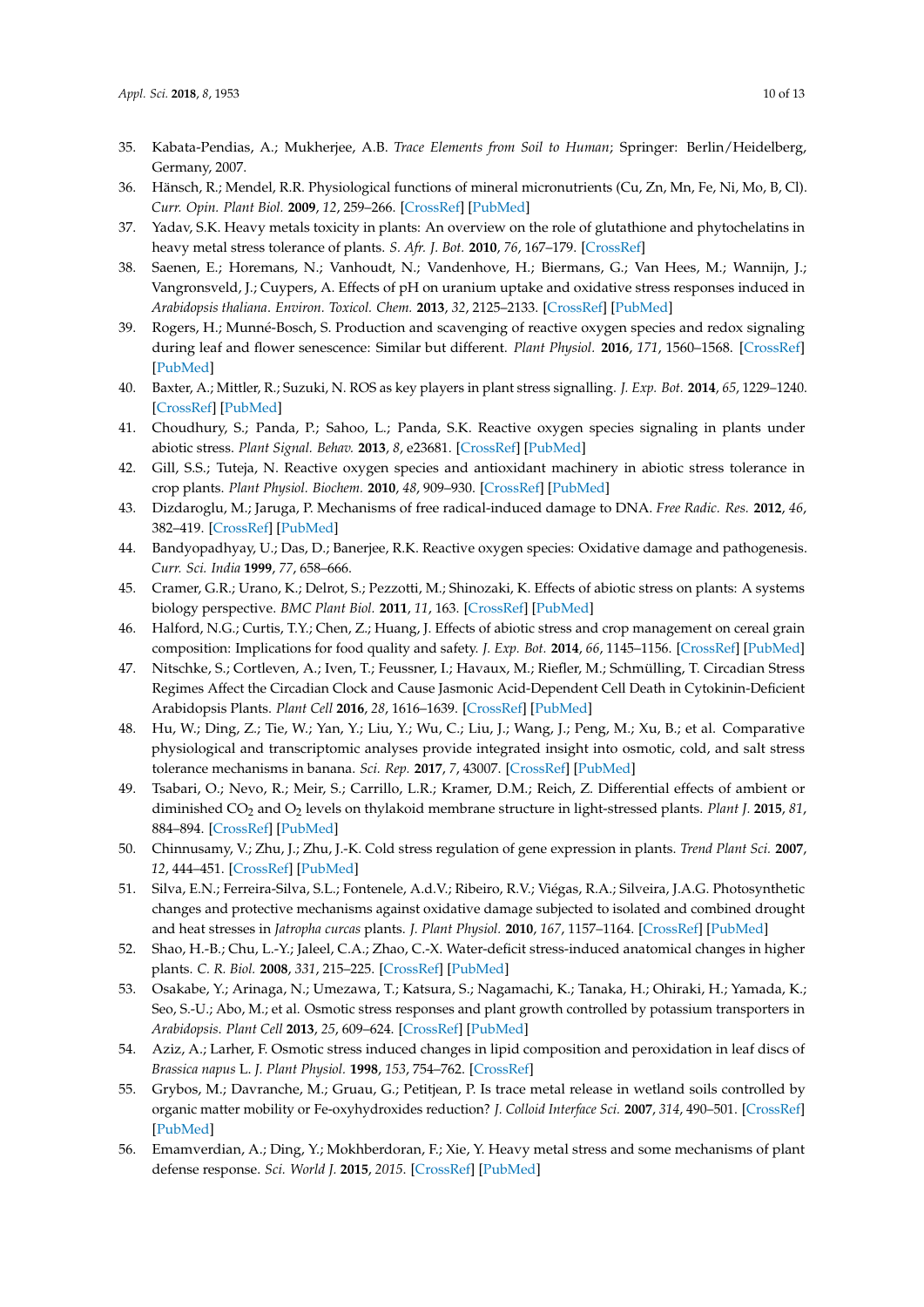- <span id="page-10-0"></span>57. Inagaki, Y.; Cong, V.H.; Sakakibara, Y. Identification and application of Phyto-Fenton reactions. *Chemosphere* **2016**, *144*, 1443–1450. [\[CrossRef\]](http://dx.doi.org/10.1016/j.chemosphere.2015.10.039) [\[PubMed\]](http://www.ncbi.nlm.nih.gov/pubmed/26495829)
- <span id="page-10-1"></span>58. Baker, J.; Sitthisak, S.; Sengupta, M.; Johnson, M.; Jayaswal, R.; Morrissey, J.A. Copper stress induces a global stress response in *Staphylococcus aureus* and represses sae and agr expression and biofilm formation. *Appl. Environ. Microbiol.* **2010**, *76*, 150–160. [\[CrossRef\]](http://dx.doi.org/10.1128/AEM.02268-09)
- <span id="page-10-2"></span>59. Ward, S.K.; Hoye, E.A.; Talaat, A.M. The global responses of *Mycobacterium tuberculosis* to physiological levels of copper. *J. Bacteriol.* **2008**, *190*, 2939–2946. [\[CrossRef\]](http://dx.doi.org/10.1128/JB.01847-07) [\[PubMed\]](http://www.ncbi.nlm.nih.gov/pubmed/18263720)
- <span id="page-10-3"></span>60. Teitzel, G.M.; Geddie, A.; Susan, K.; Kirisits, M.J.; Whiteley, M.; Parsek, M.R. Survival and growth in the presence of elevated copper: Transcriptional profiling of copper-stressed *Pseudomonas aeruginosa*. *J. Bacteriol.* **2006**, *188*, 7242–7256. [\[CrossRef\]](http://dx.doi.org/10.1128/JB.00837-06) [\[PubMed\]](http://www.ncbi.nlm.nih.gov/pubmed/17015663)
- <span id="page-10-4"></span>61. Richards, S.L.; Wilkins, K.A.; Swarbreck, S.M.; Anderson, A.A.; Habib, N.; Smith, A.G.; McAinsh, M.; Davies, J.M. The hydroxyl radical in plants: From seed to seed. *J. Exp. Bot.* **2015**, *66*, 37–46. [\[CrossRef\]](http://dx.doi.org/10.1093/jxb/eru398) [\[PubMed\]](http://www.ncbi.nlm.nih.gov/pubmed/25294918)
- <span id="page-10-5"></span>62. Turner, A.G.; Cheryl-lynn, Y.O.; Walker, M.J.; Djoko, K.Y.; McEwan, A.G. Transition Metal Homeostasis in *Streptococcus pyogenes* and *Streptococcus pneumoniae*. *Adv. Microb. Physiol.* **2017**, *70*, 123–191. [\[PubMed\]](http://www.ncbi.nlm.nih.gov/pubmed/28528647)
- <span id="page-10-6"></span>63. Pandey, N.; Pathak, G.C.; Pandey, D.K.; Pandey, R. Heavy metals, Co, Ni, Cu, Zn and Cd, produce oxidative damage and evoke differential antioxidant responses in spinach. *Braz. J. Plant Physiol.* **2009**, *21*, 103–111. [\[CrossRef\]](http://dx.doi.org/10.1590/S1677-04202009000200003)
- <span id="page-10-7"></span>64. Leskova, A.; Giehl, R.F.H.; Hartmann, A.; Fargasová, A.; von Wirén, N. Heavy metals induce iron-deficiency responses at different hierarchic and regulatory levels. *Plant Physiol.* **2017**, *174*, 1–46. [\[CrossRef\]](http://dx.doi.org/10.1104/pp.16.01916) [\[PubMed\]](http://www.ncbi.nlm.nih.gov/pubmed/28500270)
- <span id="page-10-8"></span>65. Soetan, K.; Olaiya, C.; Oyewole, O. The importance of mineral elements for humans, domestic animals and plants—A review. *Afr. J. Food Sci.* **2010**, *4*, 200–222.
- <span id="page-10-9"></span>66. Bordo, D.; Djinovic, K.; Bolognesi, M. Conserved Patterns in the Cu, Zn Superoxide Dismutase Family. *J. Mol. Biol.* **1994**, *238*, 366–386. [\[CrossRef\]](http://dx.doi.org/10.1006/jmbi.1994.1298) [\[PubMed\]](http://www.ncbi.nlm.nih.gov/pubmed/8176730)
- 67. Bowler, C.; Van Camp, W.; Van Montagu, M.; Inze, D.; Asada, K. Superoxide dismutase in plants. *CRC Crit. Rev. Plant Sci.* **1994**, *13*, 199–218. [\[CrossRef\]](http://dx.doi.org/10.1080/07352689409701914)
- <span id="page-10-10"></span>68. Kanematsu, S.; Asada, K. Ferric and manganic superoxide dismutases in *Euglena gracilis*. *Biochem. Biophys.* **1979**, *195*, 535–545. [\[CrossRef\]](http://dx.doi.org/10.1016/0003-9861(79)90380-1)
- <span id="page-10-11"></span>69. Noctor, G.; Reichheld, J.-P.; Foyer, C.H. ROS-related redox regulation and signaling in plants. *Semin. Cell Dev. Biol.* **2017**. [\[CrossRef\]](http://dx.doi.org/10.1016/j.semcdb.2017.07.013) [\[PubMed\]](http://www.ncbi.nlm.nih.gov/pubmed/28733165)
- <span id="page-10-12"></span>70. Zamocky, M.; Furtmüller, P.G.; Obinger, C. Evolution of catalases from bacteria to humans. *Antioxid. Redox Signal.* **2008**, *10*, 1527–1548. [\[CrossRef\]](http://dx.doi.org/10.1089/ars.2008.2046) [\[PubMed\]](http://www.ncbi.nlm.nih.gov/pubmed/18498226)
- <span id="page-10-13"></span>71. Jones, P.; Suggett, A. The catalase–hydrogen peroxide system. Kinetics of catalatic action at high substrate concentrations. *Biochem. J.* **1968**, *110*, 617–620. [\[CrossRef\]](http://dx.doi.org/10.1042/bj1100617) [\[PubMed\]](http://www.ncbi.nlm.nih.gov/pubmed/5704811)
- <span id="page-10-14"></span>72. Chandlee, J.M.; Tsaftaris, A.S.; Scandalios, J.G. Purification and partial characterization of three genetically defined catalases of maize. *Plant Sci. Lett.* **1983**, *29*, 117–131. [\[CrossRef\]](http://dx.doi.org/10.1016/0304-4211(83)90136-0)
- <span id="page-10-15"></span>73. Dat, J.; Vandenabeele, S.; Vranová, E.; Van Montagu, M.; Inzé, D.; Van Breusegem, F. Dual action of the active oxygen species during plant stress responses. *Cell. Mol. Life Sci.* **2000**, *57*, 779–795. [\[CrossRef\]](http://dx.doi.org/10.1007/s000180050041) [\[PubMed\]](http://www.ncbi.nlm.nih.gov/pubmed/10892343)
- <span id="page-10-16"></span>74. Du, Y.Y.; Wang, P.C.; Chen, J.; Song, C.P. Comprehensive functional analysis of the catalase gene family in *Arabidopsis thaliana*. *J. Integr. Plant Biol.* **2008**, *50*, 1318–1326. [\[CrossRef\]](http://dx.doi.org/10.1111/j.1744-7909.2008.00741.x) [\[PubMed\]](http://www.ncbi.nlm.nih.gov/pubmed/19017119)
- <span id="page-10-17"></span>75. Zhu, J.-K. Regulation of ion homeostasis under salt stress. *Curr. Opin. Plant Biol.* **2003**, *6*, 441–445. [\[CrossRef\]](http://dx.doi.org/10.1016/S1369-5266(03)00085-2)
- <span id="page-10-18"></span>76. Rieuwerts, J.S.; Thornton, I.; Farago, M.E.; Ashmore, M.R. Factors influencing metal bioavailability in soils: Preliminary investigations for the development of a critical loads approach for metals. *Chem. Speciat. Bioavailab.* **1998**, *10*, 61–75. [\[CrossRef\]](http://dx.doi.org/10.3184/095422998782775835)
- <span id="page-10-19"></span>77. Brallier, S.; Harrison, R.; Henry, C.; Dongsen, X. Liming effects on availability of Cd, Cu, Ni and Zn in a soil amended with sewage sludge 16 years previously. *Water Air Soil Pollut.* **1996**, *86*, 195–206. [\[CrossRef\]](http://dx.doi.org/10.1007/BF00279156)
- <span id="page-10-20"></span>78. Aquilano, K.; Baldelli, S.; Ciriolo, M.R. Glutathione: New roles in redox signaling for an old antioxidant. *Front. Pharm.* **2014**, *5*, 196. [\[CrossRef\]](http://dx.doi.org/10.3389/fphar.2014.00196) [\[PubMed\]](http://www.ncbi.nlm.nih.gov/pubmed/25206336)
- <span id="page-10-21"></span>79. Ahuja, I.; de Vos, R.C.; Bones, A.M.; Hall, R.D. Plant molecular stress responses face climate change. *Trend Plant Sci.* **2010**, *15*, 664–674. [\[CrossRef\]](http://dx.doi.org/10.1016/j.tplants.2010.08.002) [\[PubMed\]](http://www.ncbi.nlm.nih.gov/pubmed/20846898)
- <span id="page-10-22"></span>80. Grover, M.; Ali, S.Z.; Sandhya, V.; Rasul, A.; Venkateswarlu, B. Role of microorganisms in adaptation of agriculture crops to abiotic stresses. *World J. Microbiol. Biotechnol.* **2011**, *27*, 1231–1240. [\[CrossRef\]](http://dx.doi.org/10.1007/s11274-010-0572-7)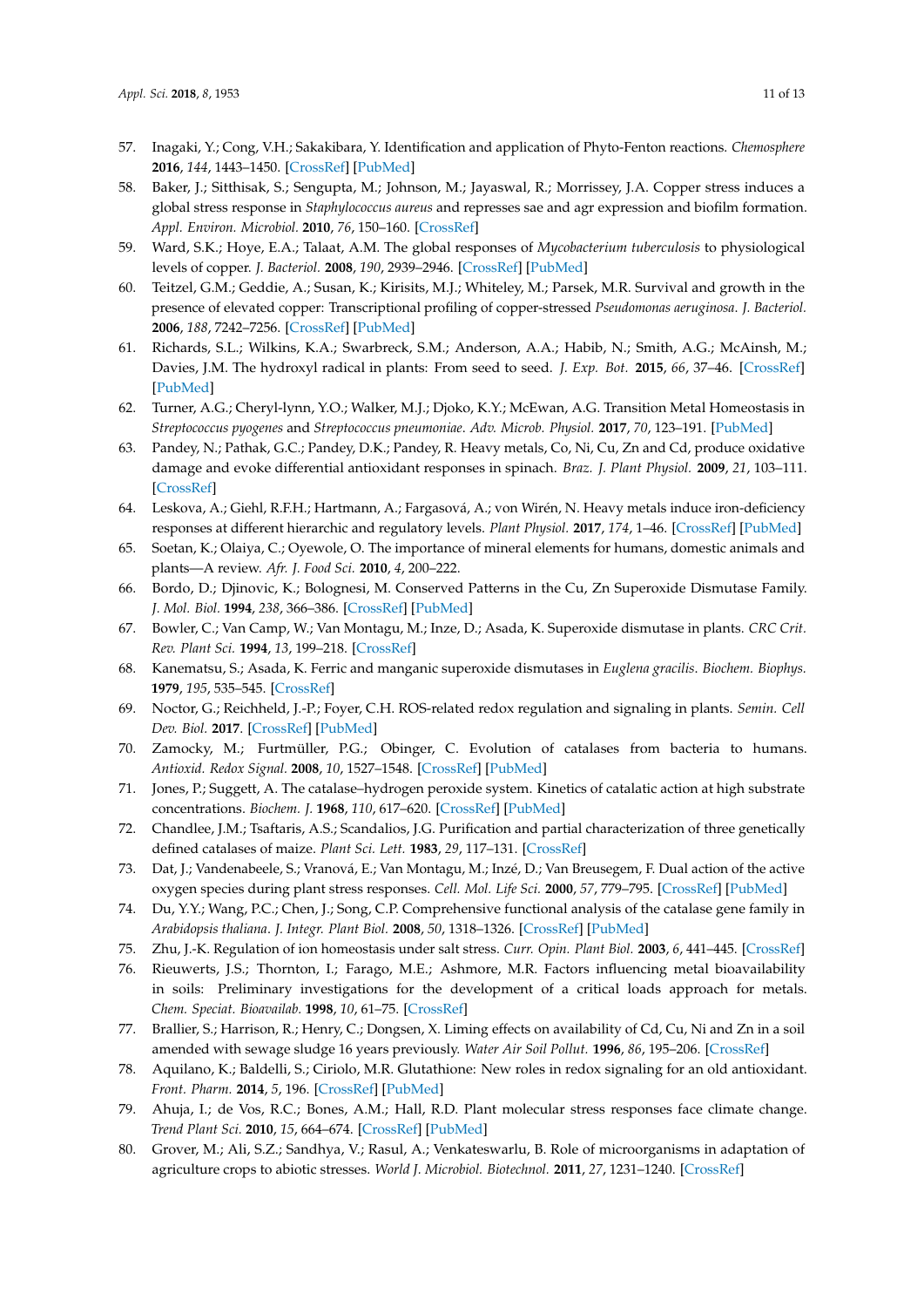- <span id="page-11-0"></span>81. Sánchez-Cañizares, C.; Jorrín, B.; Poole, P.S.; Tkacz, A. Understanding the holobiont: The interdependence of plants and their microbiome. *Curr. Opin. Microbiol.* **2017**, *38*, 188–196. [\[CrossRef\]](http://dx.doi.org/10.1016/j.mib.2017.07.001) [\[PubMed\]](http://www.ncbi.nlm.nih.gov/pubmed/28732267)
- 82. Glick, B.R.; Penrose, D.M.; Li, J. A model for the lowering of plant ethylene concentrations by plant growth-promoting bacteria. *J. Theor. Biol.* **1998**, *190*, 63–68. [\[CrossRef\]](http://dx.doi.org/10.1006/jtbi.1997.0532) [\[PubMed\]](http://www.ncbi.nlm.nih.gov/pubmed/9473391)
- <span id="page-11-1"></span>83. Ambrosini, A.; de Souza, R.; Passaglia, L.M. Ecological role of bacterial inoculants and their potential impact on soil microbial diversity. *Plant Soil* **2016**, *400*, 193–207. [\[CrossRef\]](http://dx.doi.org/10.1007/s11104-015-2727-7)
- <span id="page-11-2"></span>84. Howard, J.B.; Rees, D.C. Structural basis of biological nitrogen fixation. *Chem. Rev.* **1996**, *96*, 2965–2982. [\[CrossRef\]](http://dx.doi.org/10.1021/cr9500545) [\[PubMed\]](http://www.ncbi.nlm.nih.gov/pubmed/11848848)
- <span id="page-11-3"></span>85. Burd, G.I.; Dixon, D.G.; Glick, B.R. Plant growth-promoting bacteria that decrease heavy metal toxicity in plants. *Can. J. Microbiol.* **2000**, *46*, 237–245. [\[CrossRef\]](http://dx.doi.org/10.1139/w99-143) [\[PubMed\]](http://www.ncbi.nlm.nih.gov/pubmed/10749537)
- <span id="page-11-4"></span>86. Rodríguez, H.; Fraga, R.; Gonzalez, T.; Bashan, Y. Genetics of phosphate solubilization and its potential applications for improving plant growth-promoting bacteria. *Plant Soil* **2006**, *287*, 15–21. [\[CrossRef\]](http://dx.doi.org/10.1007/s11104-006-9056-9)
- <span id="page-11-5"></span>87. Kuklinsky-Sobral, J.; Araújo, W.L.; Mendes, R.; Geraldi, I.O.; Pizzirani-Kleiner, A.A.; Azevedo, J.L. Isolation and characterization of soybean-associated bacteria and their potential for plant growth promotion. *Environ. Microbiol.* **2004**, *6*, 1244–1251. [\[CrossRef\]](http://dx.doi.org/10.1111/j.1462-2920.2004.00658.x) [\[PubMed\]](http://www.ncbi.nlm.nih.gov/pubmed/15560822)
- <span id="page-11-6"></span>88. Lee, J.-S.; Heo, Y.-J.; Lee, J.K.; Cho, Y.-H. KatA, the major catalase, is critical for osmoprotection and virulence in *Pseudomonas aeruginosa* PA14. *Infect. Immun.* **2005**, *73*, 4399–4403. [\[CrossRef\]](http://dx.doi.org/10.1128/IAI.73.7.4399-4403.2005) [\[PubMed\]](http://www.ncbi.nlm.nih.gov/pubmed/15972537)
- <span id="page-11-7"></span>89. Jamet, A.; Sigaud, S.; Van de Sype, G.; Puppo, A.; Hérouart, D. Expression of the bacterial catalase genes during *Sinorhizobium meliloti*-*Medicago sativa* symbiosis and their crucial role during the infection process. *Mol. Plant Microbe Interact.* **2003**, *16*, 217–225. [\[CrossRef\]](http://dx.doi.org/10.1094/MPMI.2003.16.3.217) [\[PubMed\]](http://www.ncbi.nlm.nih.gov/pubmed/12650453)
- <span id="page-11-8"></span>90. Alhasawi, A.; Castonguay, Z.; Appanna, N.D.; Auger, C.; Appanna, V.D. Glycine metabolism and anti-oxidative defence mechanisms in *Pseudomonas fluorescens*. *Microbiol. Res.* **2015**, *171*, 26–31. [\[CrossRef\]](http://dx.doi.org/10.1016/j.micres.2014.12.001) [\[PubMed\]](http://www.ncbi.nlm.nih.gov/pubmed/25644949)
- <span id="page-11-9"></span>91. Bihani, S.C.; Chakravarty, D.; Ballal, A. KatB, a cyanobacterial Mn-catalase with unique active site configuration: Implications for enzyme function. *Free Radic. Biol. Med.* **2016**, *93*, 118–129. [\[CrossRef\]](http://dx.doi.org/10.1016/j.freeradbiomed.2016.01.022) [\[PubMed\]](http://www.ncbi.nlm.nih.gov/pubmed/26826576)
- <span id="page-11-10"></span>92. Chakravarty, D.; Banerjee, M.; Bihani, S.C.; Ballal, A. A salt-inducible Mn-catalase (KatB) protects cyanobacterium from oxidative stress. *Plant Physiol.* **2015**, *175*, 1632. [\[CrossRef\]](http://dx.doi.org/10.1104/pp.15.01632) [\[PubMed\]](http://www.ncbi.nlm.nih.gov/pubmed/26645454)
- <span id="page-11-11"></span>93. Jamet, A.; Mandon, K.; Puppo, A.; Hérouart, D. H2O<sup>2</sup> is required for optimal establishment of the *Medicago sativa*/*Sinorhizobium meliloti* symbiosis. *J. Bacteriol.* **2007**, *189*, 8741–8745. [\[CrossRef\]](http://dx.doi.org/10.1128/JB.01130-07) [\[PubMed\]](http://www.ncbi.nlm.nih.gov/pubmed/17921312)
- <span id="page-11-12"></span>94. Kohler, J.; Hernández, J.A.; Caravaca, F.; Roldán, A. Plant-growth-promoting rhizobacteria and arbuscular mycorrhizal fungi modify alleviation biochemical mechanisms in water-stressed plants. *Funct. Plant Biol.* **2008**, *35*, 141–151. [\[CrossRef\]](http://dx.doi.org/10.1071/FP07218)
- <span id="page-11-13"></span>95. Berger, S.; Sinha, A.K.; Roitsch, T. Plant physiology meets phytopathology: Plant primary metabolism and plant–pathogen interactions. *J. Exp. Bot.* **2007**, *58*, 4019–4026. [\[CrossRef\]](http://dx.doi.org/10.1093/jxb/erm298) [\[PubMed\]](http://www.ncbi.nlm.nih.gov/pubmed/18182420)
- <span id="page-11-14"></span>96. Orozco-Cárdenas, M.L.; Narváez-Vásquez, J.; Ryan, C.A. Hydrogen peroxide acts as a second messenger for the induction of defense genes in tomato plants in response to wounding, systemin, and methyl jasmonate. *Plant Cell* **2001**, *13*, 179–191. [\[CrossRef\]](http://dx.doi.org/10.1105/tpc.13.1.179) [\[PubMed\]](http://www.ncbi.nlm.nih.gov/pubmed/11158538)
- <span id="page-11-15"></span>97. Tondo, M.L.; Delprato, M.L.; Kraiselburd, I.; Fernández Zenoff, M.V.; Farías, M.E.; Orellano, E.G. KatG, the bifunctional catalase of *Xanthomonas citri* subsp. *citri*, responds to hydrogen peroxide and contributes to epiphytic survival on citrus leaves. *PLoS ONE* **2016**, *11*, e0151657. [\[CrossRef\]](http://dx.doi.org/10.1371/journal.pone.0151657) [\[PubMed\]](http://www.ncbi.nlm.nih.gov/pubmed/26990197)
- <span id="page-11-16"></span>98. Sun, D.; Crowell, S.A.; Harding, C.M.; De Silva, P.M.; Harrison, A.; Fernando, D.M.; Mason, K.M.; Santana, E.; Loewen, P.C.; Kumar, A.; et al. KatG and KatE confer *Acinetobacter* resistance to hydrogen peroxide but sensitize bacteria to killing by phagocytic respiratory burst. *Life Sci.* **2016**, *148*, 31–40. [\[CrossRef\]](http://dx.doi.org/10.1016/j.lfs.2016.02.015) [\[PubMed\]](http://www.ncbi.nlm.nih.gov/pubmed/26860891)
- <span id="page-11-17"></span>99. Brossier, F.; Boudinet, M.; Jarlier, V.; Petrella, S.; Sougakoff, W. Comparative study of enzymatic activities of new KatG mutants from low- and high-level isoniazid-resistant clinical isolates of Mycobacterium tuberculosis. *Tuberculosis* **2016**, *100*, 15–24. [\[CrossRef\]](http://dx.doi.org/10.1016/j.tube.2016.06.002) [\[PubMed\]](http://www.ncbi.nlm.nih.gov/pubmed/27553406)
- <span id="page-11-18"></span>100. Behnsen, J.; Raffatellu, M. Siderophores: More than stealing iron. *MBio* **2016**, *7*, e01906. [\[CrossRef\]](http://dx.doi.org/10.1128/mBio.01906-16) [\[PubMed\]](http://www.ncbi.nlm.nih.gov/pubmed/27935843)
- <span id="page-11-19"></span>101. Premachandra, D.; Hudek, L.; Brau, L. Bacterial modes of action for enhancing of plant growth. *J. Biotechnol. Biomater.* **2016**, *6*, 1–8. [\[CrossRef\]](http://dx.doi.org/10.4172/2155-952X.1000236)
- <span id="page-11-20"></span>102. Hudek, L.; Rai, S.; Michalczyk, A.; Rai, L.; Neilan, B.; Ackland, M.L. Physiological metal uptake by *Nostoc punctiforme*. *Biometals* **2012**, *25*, 893–903. [\[CrossRef\]](http://dx.doi.org/10.1007/s10534-012-9556-4) [\[PubMed\]](http://www.ncbi.nlm.nih.gov/pubmed/22592442)